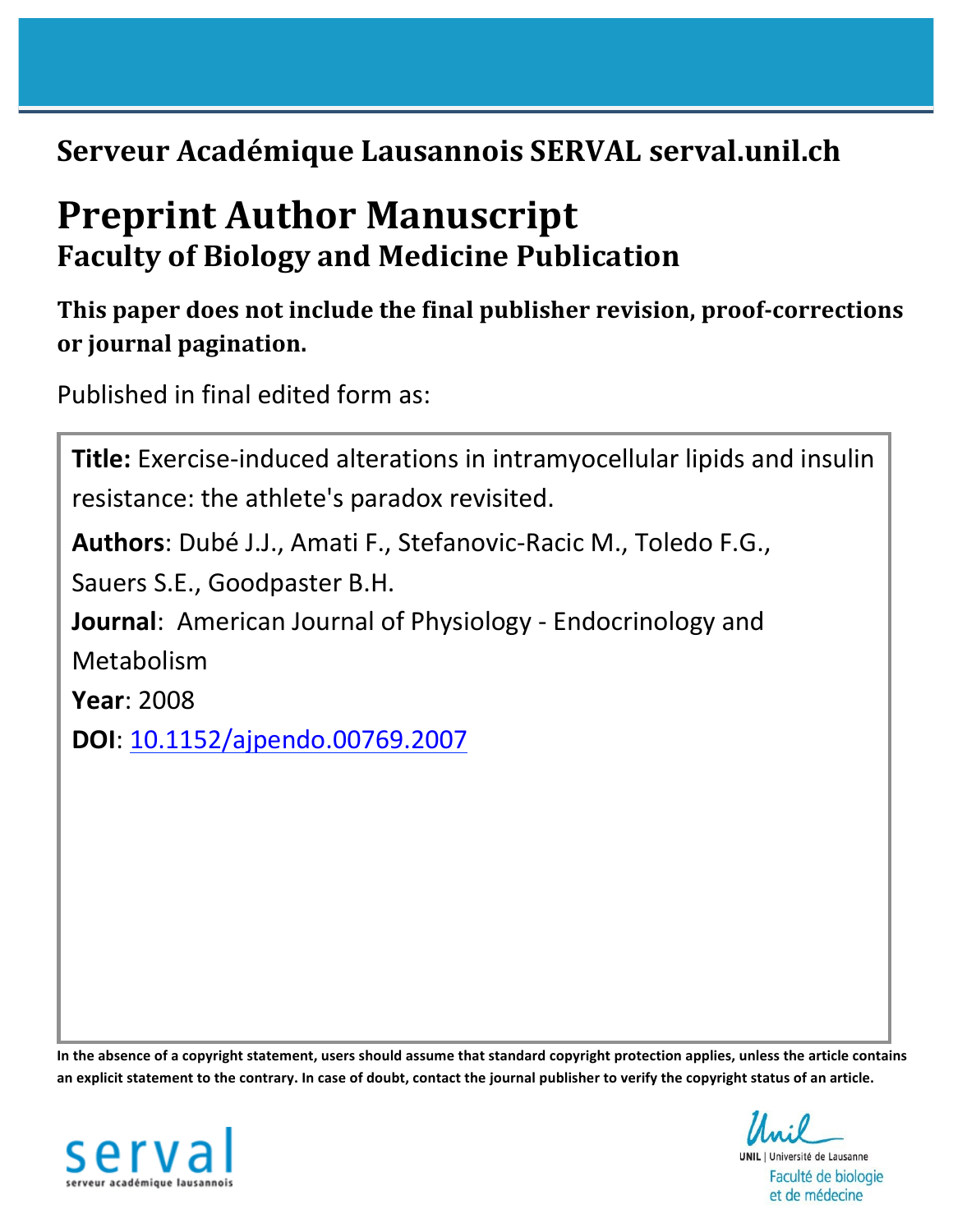# **Exercise Increases Intramyocellular Lipid and Insulin Sensitivity in Obese, Older, Insulin Resistant Adults: The Athlete's Paradox Revisited**

## **John J Dubé, Francesca Amati, Maja Stefanovic-Racic, Frederico GS Toledo, Sarah E Sauers and Bret H Goodpaster**

Division of Endocrinology and Metabolism, Department of Medicine; University of Pittsburgh

School of Medicine

Address for Correspondence:

Bret H. Goodpaster, PhD

University of Pittsburgh

3459 Fifth Avenue, MUH N807

Pittsburgh, PA 15213.

**goodpaster@dom.pitt.edu**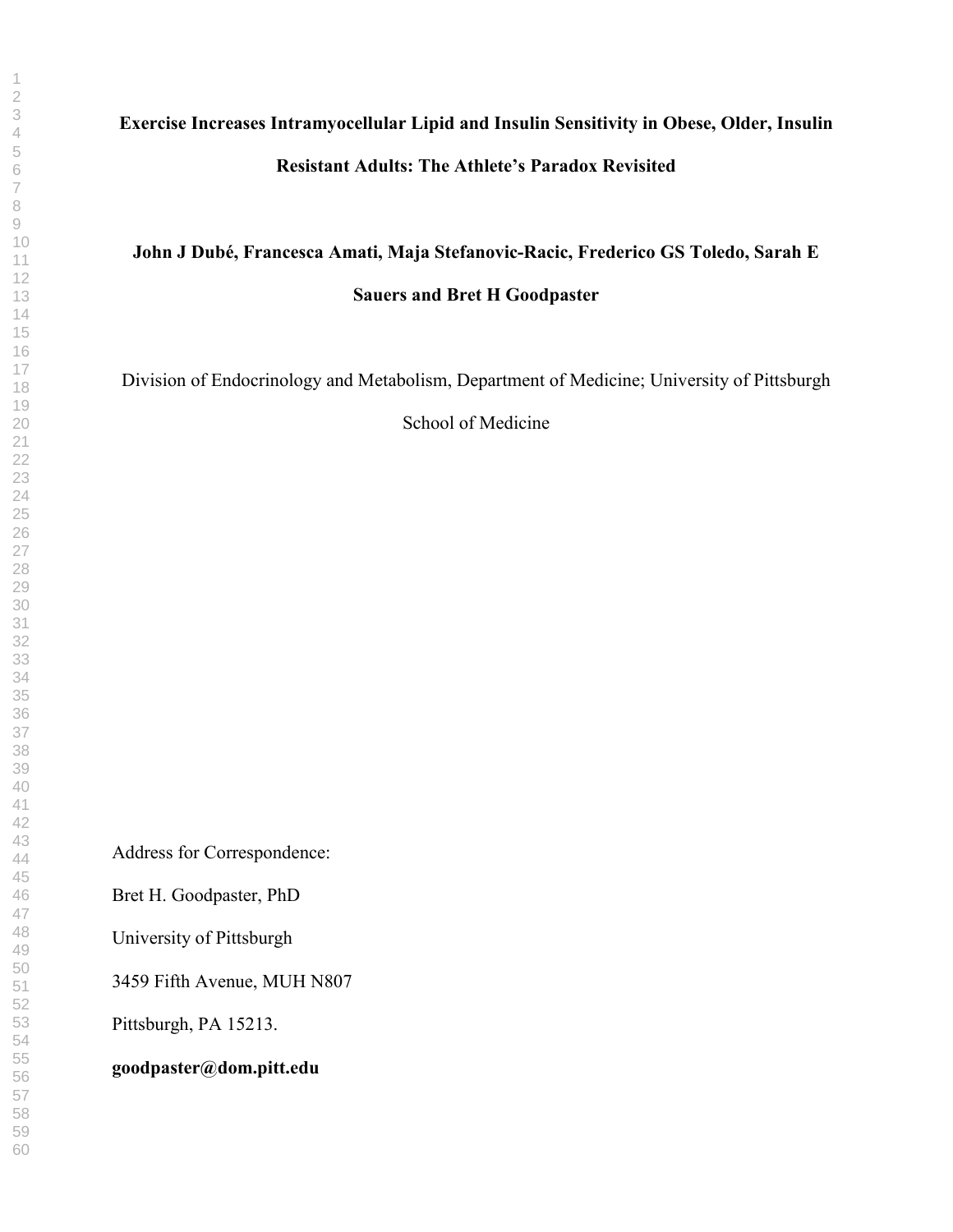#### **ABSTRACT**

We previously reported an "athletes paradox" in the association between intramyocellular lipid (IMCL) and insulin resistance, in which endurance-trained athletes, who possess a high oxidative capacity and enhanced insulin sensitivity, also have higher IMCL. It is not clear, however, whether or not exercise training increases IMCL in insulin resistant subjects. The purpose of this study was to determine whether moderate exercise training would increase IMCL, oxidative capacity of muscle and insulin sensitivity in previously sedentary obese, insulin resistant older subjects. Twenty-five older (66.4 $\pm$ 0.8 years) obese (BMI=30.3 $\pm$ 0.7 kg/m<sup>2</sup>) men (n=8) and women (n=17) completed a 16-week moderate but progressive exercise training program. Body weight and fat mass modestly but significantly (*P*<0.01) decreased. Insulin sensitivity, measured directly using the euglycemic-hyperinsulinemic clamp, was increased (21%, *P*=0.02) with modest improvements  $(7\%, P=0.04)$  in aerobic fitness (VO<sub>2</sub>max). Histochemical analyses of IMCL (Oil Red O staining), oxidative capacity (succinate dehydrogenase activity; SDH), glycogen content, capillary density and fiber type were performed on skeletal muscle biopsies. Exercise training increased IMCL (21%), SDH (19%), glycogen content (15%), capillary density (7%) and the percentage of type 1, slow-oxidative muscle fibers (from 50.8% to 55.7%), all  $P\leq 0.05$ . In summary, independent of weight loss, chronic exercise in obese older adults induced several positive skeletal muscle adaptations, including increased substrate availability, enhanced oxidative capacity and improved insulin sensitivity. These results indicate that the metabolic inflexibility of skeletal muscle associated with aging and/or obesity can be largely restored with only moderate increases in physical activity.

**Key Words: Insulin sensitivity, IMCL, Aging**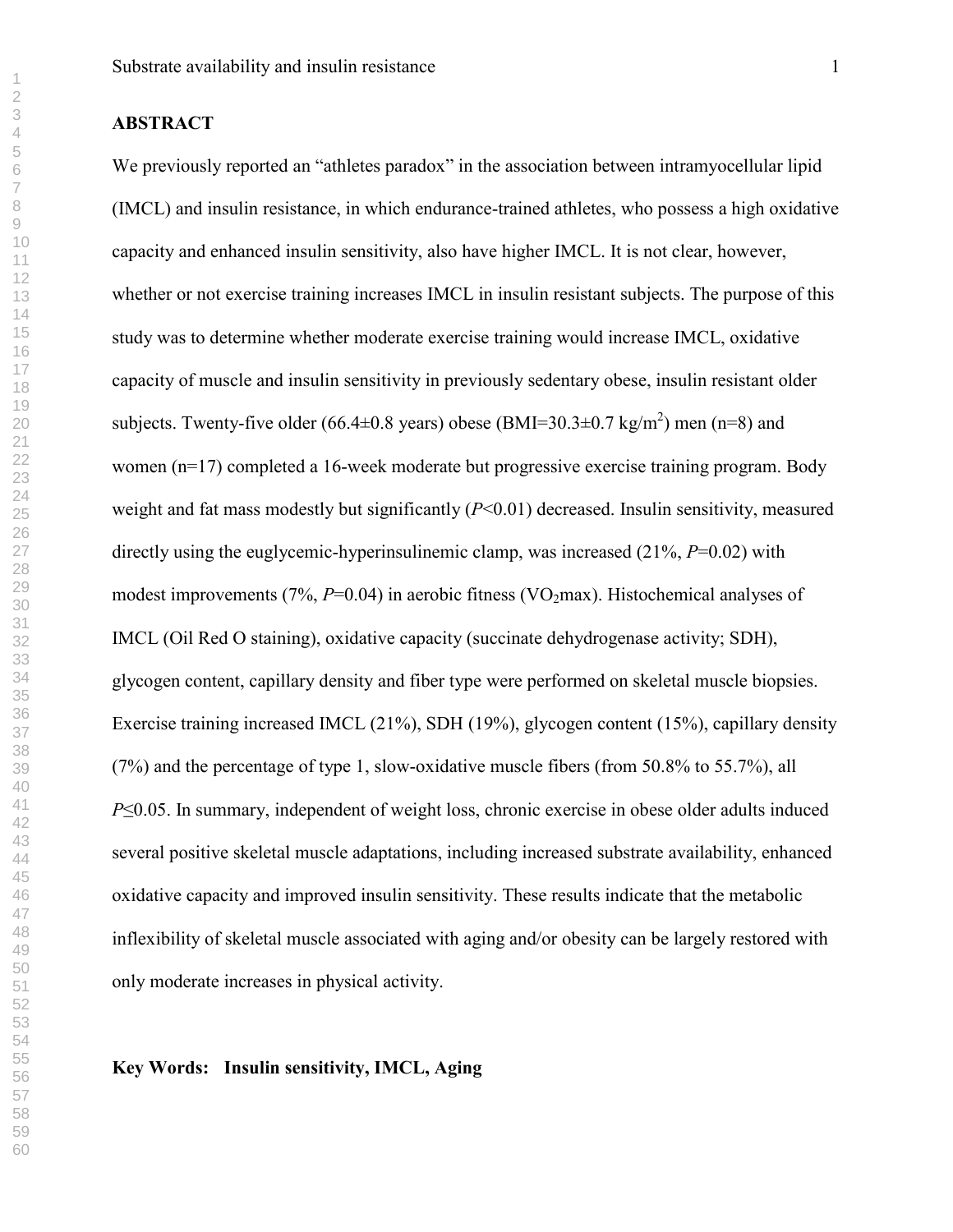#### **INTRODUCTION**

Several studies have demonstrated strong associations between high intramyocellular lipid (IMCL) content and skeletal muscle insulin resistance in obesity (23, 41), aging (9, 39, 42, 47) and type 2 diabetes (T2DM) (28, 33, 53). Yet, despite these numerous observations, we (21) described an "athletes paradox", which has since been confirmed by others (49, 53), in which highly insulin sensitive endurance trained athletes, have IMCL content similar to that observed in insulin resistant obese and T2DM subjects. We later reported that the exercise training-induced increase in IMCL was not limited to young lean highly trained athletes; in a group of older  $(-67)$ years) non-obese subjects, moderate aerobic exercise training increased IMCL content concomitant with improved oxidative capacity and overall fitness (43). Unfortunately, insulin sensitivity was not directly assessed in these subjects. Therefore, it is not clear whether exercise training enhances insulin sensitivity in conjunction with increases in IMCL in previously sedentary, overweight to obese, insulin resistant subjects.

Several studies have suggested that aging and obesity are similarly associated with insulin resistance (5, 10, 17, 20, 32), poor oxidative capacity (32, 34, 54), and a reduced capacity for substrate delivery, i.e. capillary number (19). However, it is not clear to what extent these negative attributes are caused by physical inactivity in aging and obesity. In young sedentary subjects exercise can clearly induce several changes in skeletal muscle that reflect an overall increase in metabolic flexibility, including increased insulin sensitivity (26), oxidative enzyme capacity (24, 36), capillary density (37) as well as an increase in glycogen storage (25, 40). It is uncertain whether similar adaptations can occur in subjects with a diminished metabolic flexibility, for example, older, obese subjects. Some studies have suggested that exercise improves the oxidative capacity of muscle but does not improve insulin sensitivity older men and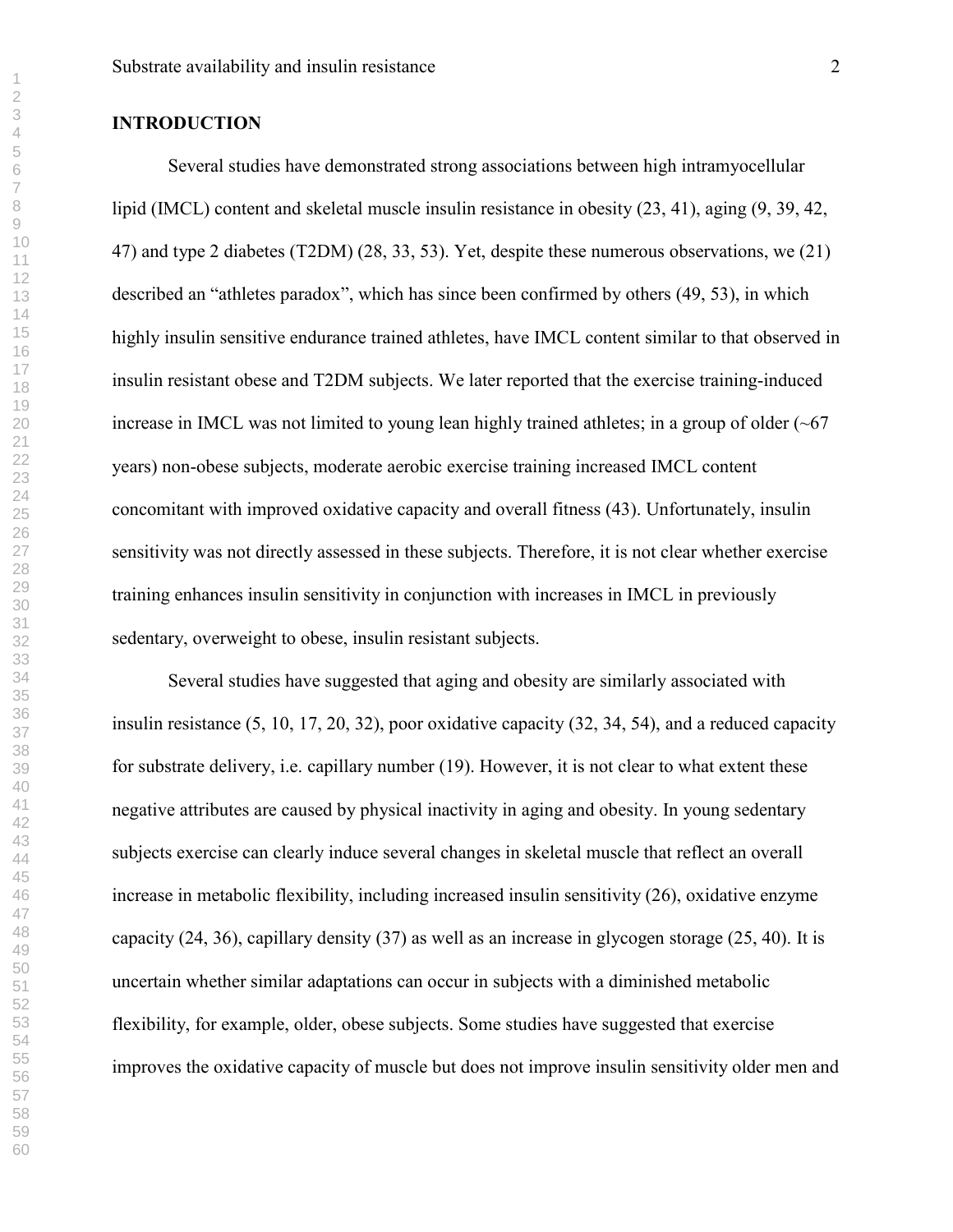Substrate availability and insulin resistance 3

women (46). Others have reported improvements in insulin sensitivity (7, 13, 15) and enhanced oxidative capacity in older adults (46), although most of these studies have employed rigorous exercise regimes in non-obese, normal weight subjects. Taken together, previous studies suggest that exercise may improve some but perhaps not all aspects of metabolic inflexibility with aging and obesity, particularly in the context of moderate increases in physical activity. We sought to test the hypothesis that moderate exercise would increase IMCL in conjunction with improvements in insulin sensitivity in older, overweight to obese, insulin resistant adults, and that these positive adaptations would be part of an overall profile of enhanced metabolic flexibility within skeletal muscle.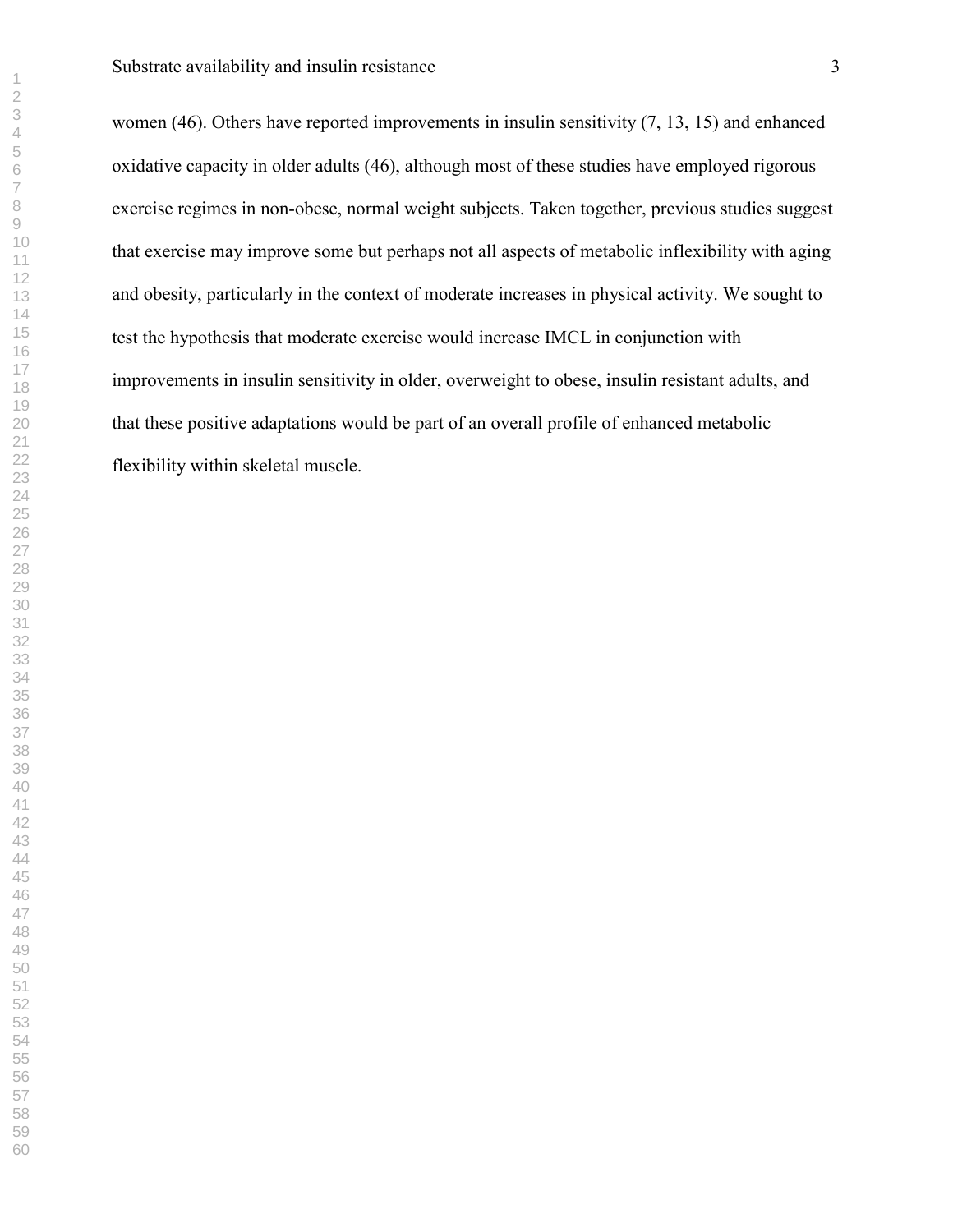### **METHODS**

**Study population.** Men and women aged 60-75 years were recruited though print advertisements in the Pittsburgh area. Eligibility for inclusion included volunteers who were sedentary by self-reported (exercise  $\leq$ 1-day per week), were weight stable (less than 3 kg weightloss or gain in the previous 6 months), overweight to moderately obese (BMI 25.0-35.0 kg/m<sup>2</sup>) and a non-smoker. Volunteers who passed the initial phone screen were further evaluated at the Clinical Translational Research Center. Uncontrolled hypertension (blood pressure >150 mmHg systolic and >95 mmHg diastolic), anemia (Hct<34%), elevated liver enzymes (25% above normal), proteinuria or hypothyroidism (sTSH>8 mIU/L) were considered exclusion criteria, as well as, chronic medications known to adversely affect glucose homeostasis. Further, if EKG abnormalities (i.e. tachycardia, uncontrolled arrhythmias, unstable ischemia) were observed during rest or graded exercise test, the subject was referred to their primary care physician for further evaluation.

Following the medical screen, volunteers completed a 2-h, 75-gram oral glucose tolerance test (OGTT) to determine glucose tolerance status. Volunteers with impaired fasting glucose ( $\geq$ 100 mg/dL), impaired glucose tolerance (IGT; 2-h OGTT glycemia >140 mg/dL but  $\leq$ 200 mg/dL) and normal glucose tolerance (NGT; 2-h OGTT glycemia  $\leq$ 140 mg/dL) were enrolled. All subjects gave written consent to the protocol approved by the University of Pittsburgh's Institutional Review Board.

**Exercise intervention.** Subjects were progressed to 4-5 days/week, 45-min/session (~180) min/week) of moderate (75% of heart rate max) intensity (determined by heart rate or perceived exertion (43)) supervised exercise (mostly walking and stationary cycling) for 16-weeks. After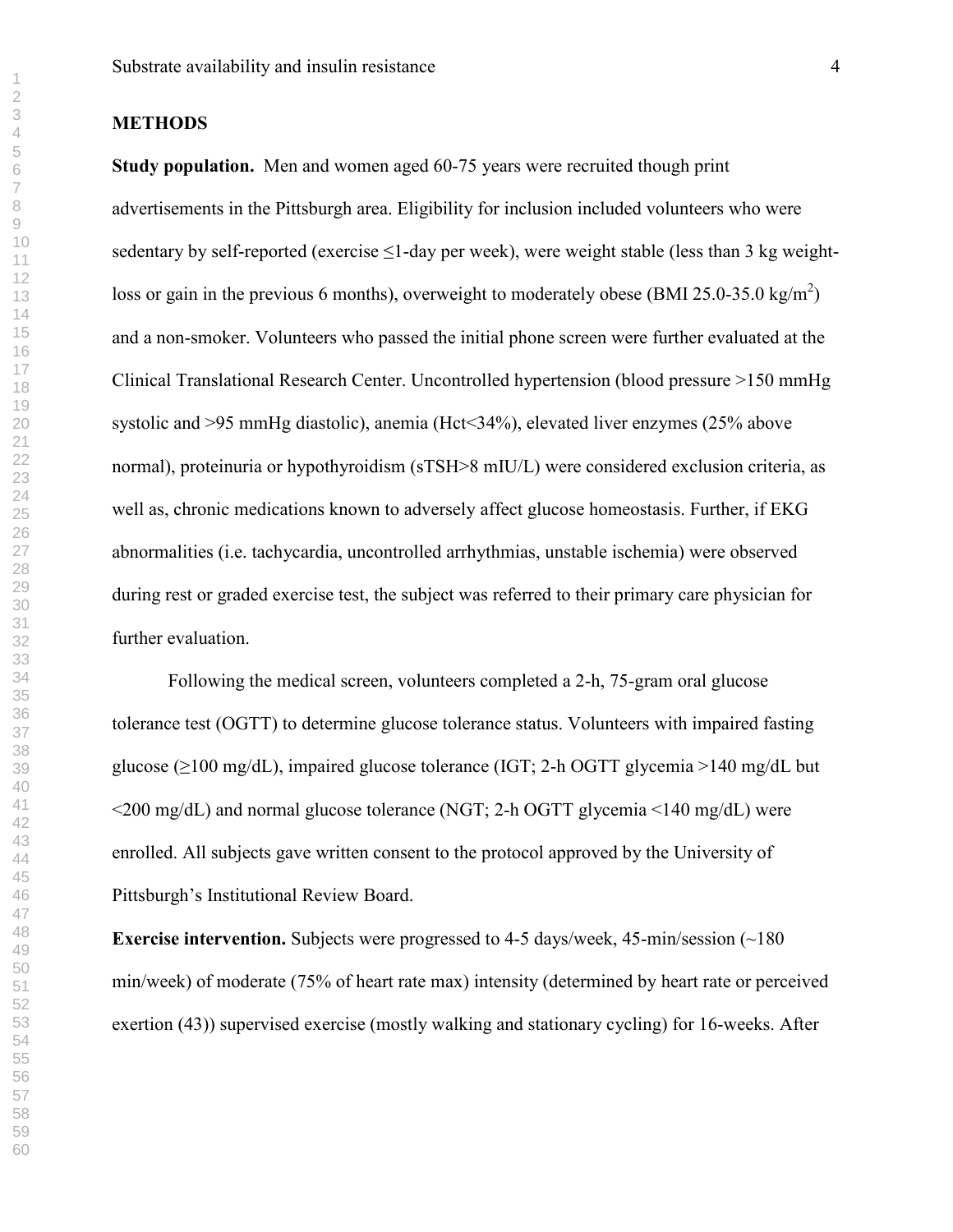the intervention, subjects were instructed on methods to maintain regular physical activity and encouraged to meet with the registered dietitian for nutrition counseling.

**Insulin sensitivity.** Rates of insulin-stimulated glucose disposal, considered the gold standard *in vivo* measure of insulin resistance (11), were assessed before and after the intervention using a hyperinsulinemic-euglycemic clamp (22, 45). Briefly, a continuous infusion of insulin (Humulin, Eli Lilly) was given at a rate of 40 mU/m<sup>2</sup>/min for 4-h and euglycemia (target=90 mg/dL) maintained using an adjustable infusion of 20% dextrose. Previous studies have demonstrated a near complete suppression of hepatic glucose output at this rate in subjects with this range of blood glucose values (50). Thus, the glucose infusion rate was assumed to represent a measure of skeletal muscle insulin-stimulated glucose disposal (2, 3). The glucose clamp was performed 48 hours following the last exercise session to avoid the potentially confounding effect of acute exercise on insulin sensitivity (12).

**Body composition and maximal aerobic capacity (VO<sub>2</sub>max).** Total body fat and lean mass were assessed using DXA (Lunar, GE Lunar Prodigy and Encore 2005 software v9.30). As previously described (43), a  $VO<sub>2</sub>max$  test was employed to determine both changes in physical fitness and the appropriate exercise intensity. Briefly, subjects performed a standard graded exercise test on a cycle ergometer until volitional exhaustion or one of the established criteria for VO<sub>2</sub>max was reached (1). Heart rate, blood pressure and EKG were recorded prior to, during and immediately following this test.

**Tissue analysis.** Percutaneous biopsy samples were obtained in the fasted state on the mornings of the glucose clamp as previously described (16, 43). Following the excision, samples were cleared of any visible adipocytes using a standard dissecting microscope and blotted dry. Samples used for histochemistry were mounted on a small piece of cork with mounting medium,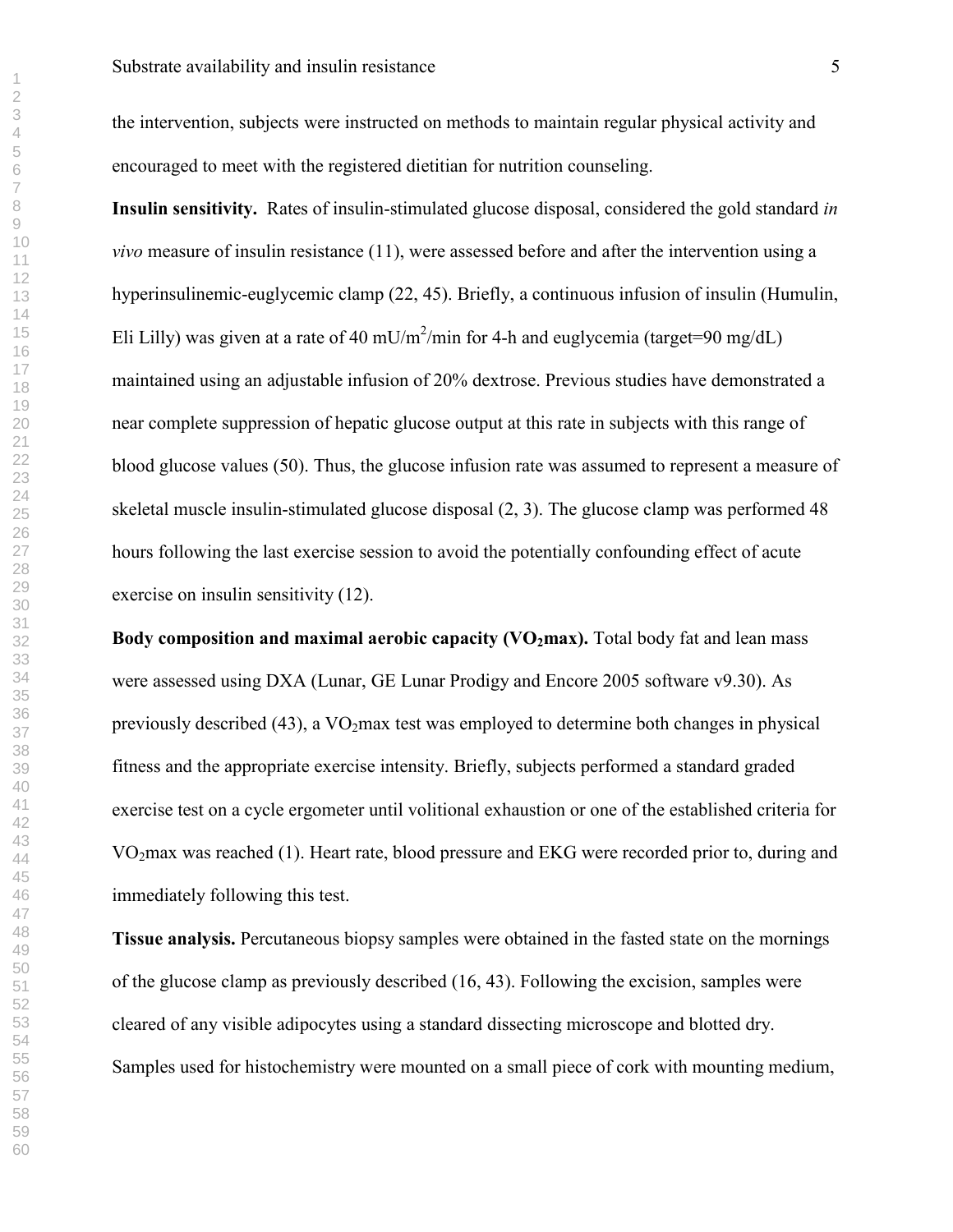placed into isopentane cooled with liquid nitrogen for 2-3 min and then into liquid nitrogen. All samples were stored at -70°C until analysis. Histochemical analyses were performed on serial sections using methods previously used in our laboratory (27, 28, 43). Samples from pre- and post-intervention were sectioned (10 µm) on a cryostat (Cryotome E, Shandon Scientific LTD) at -20°C and placed on individual precleaned glass slides. Slides representing 4-5 subjects were analyzed together to minimize staining bias. Each analysis included data from 150-300 fibers and intra-assay variability was less than 5%. Images were visualized using a Leica microscope (Leica DM 4000B, Leica Microsystems), digitally captured (Retiga 2000R camera, Q Imaging) and analyzed using specialized software (Northern Eclipse, v6.0, Empix Imaging). For analysis of intensity of staining (*i-iii* below), 4-5 images from both pre- and post-intervention sections were captured in 16-bit grayscale and averaged. *(i) Intramyocellular lipid content.* Triglyceride content was determined using Oil Red O staining as previously described (27). *(ii) Mitochondria activity.* Succinate dehydrogenase activity was measured using histochemical methods as previously described (43). *(iii) Glycogen content.* Skeletal muscle glycogen content was assessed using a standard Shiffs reagent protocol (28). (*iv*) *Capillary density.* Capillary density was determined using modified methods of Frisbee (18). Briefly, samples were allowed to air-dry of 15 min and then fixed for 1 h in 0.25% formaldehyde. Sections were incubated for 2 h with lectin (25µg/mL), rinsed and cover slips applied. Capillaries were visualized using a Tetramethyl Rhodamine Iso-Thiocyanate (TRITC) excitation filter. Capillary density was calculated as the total number of capillaries per total muscle area. *(v) Fiber type analysis.* The determination of Type 1, slow oxidative, and Type 2, fast glycolytic, skeletal muscle fiber types was determined using immnuohistochenistry. Briefly, antibodies specific for Type 1 and Type 2A fibers (Santa

Cruz, Santa Cruz, CA) were applied using the manufacture's recommendations. Signals for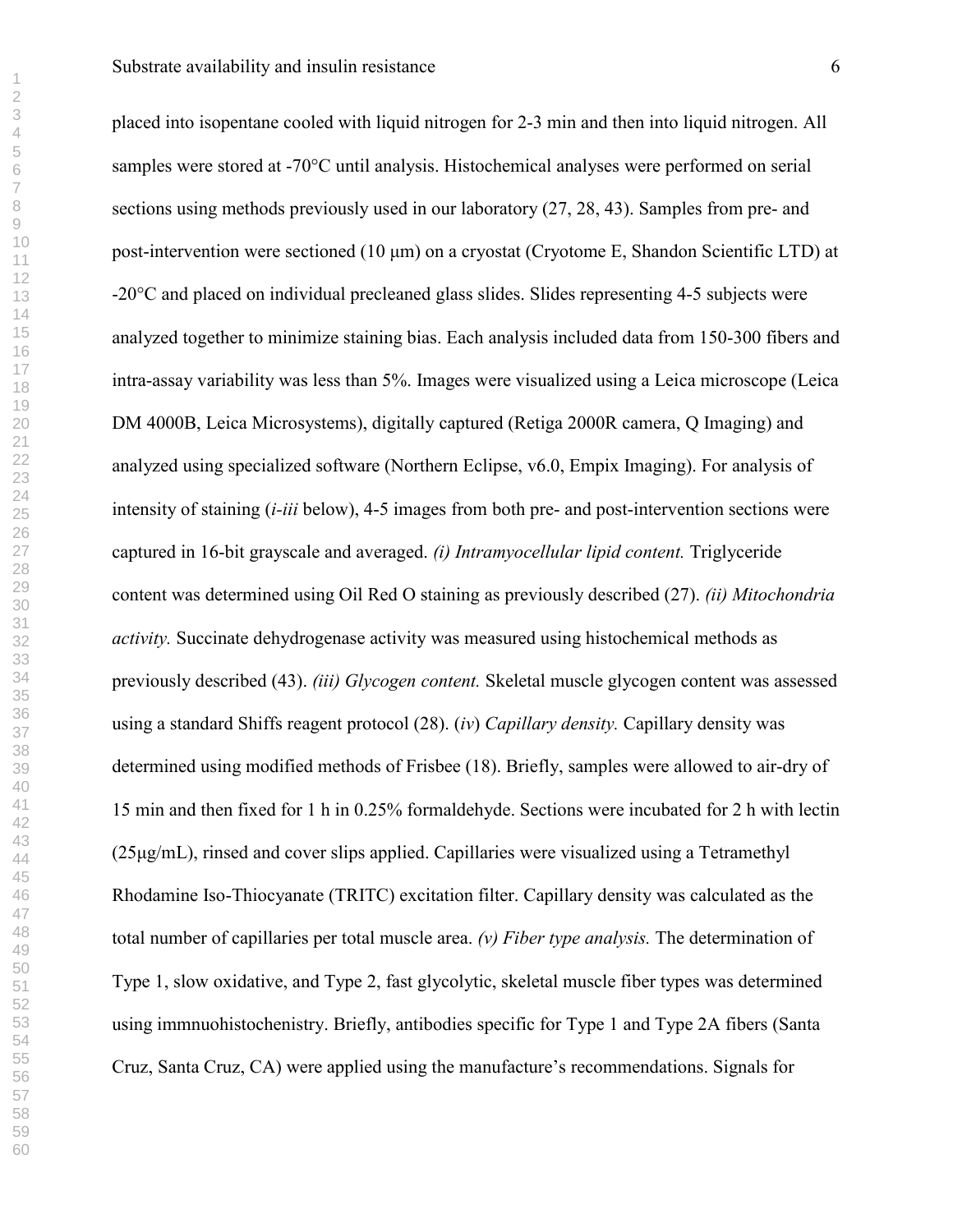specific fibers were recorded using a flourescein isothiocyanate (FITC) excitation filter (Type 1) and a Tetramethyl Rhodamine Iso-Thiocyanate (TRITC) excitation filter (Type 2A). Type 2X fibers were assumed to be those that did not fluoresce with either filter. Approximately 100-300 total fibers were manually counted and relative fiber type percentage determined. **Statistical analysis.** Statistical analyses were performed using the Statistical Package for the Social Sciences (SPSS for Mac, v11). To address the effects of intervention on insulin sensitivity and skeletal muscle parameters, a paired t-test was applied to all data. Pearson's correlation analysis addressed the relation between changes in insulin sensitivity and tissue measures. The unequal numbers of males and females precluded a gender analysis owing to a lack of statistical power. Statistical significance was assumed *a priori* at *P*<0.05.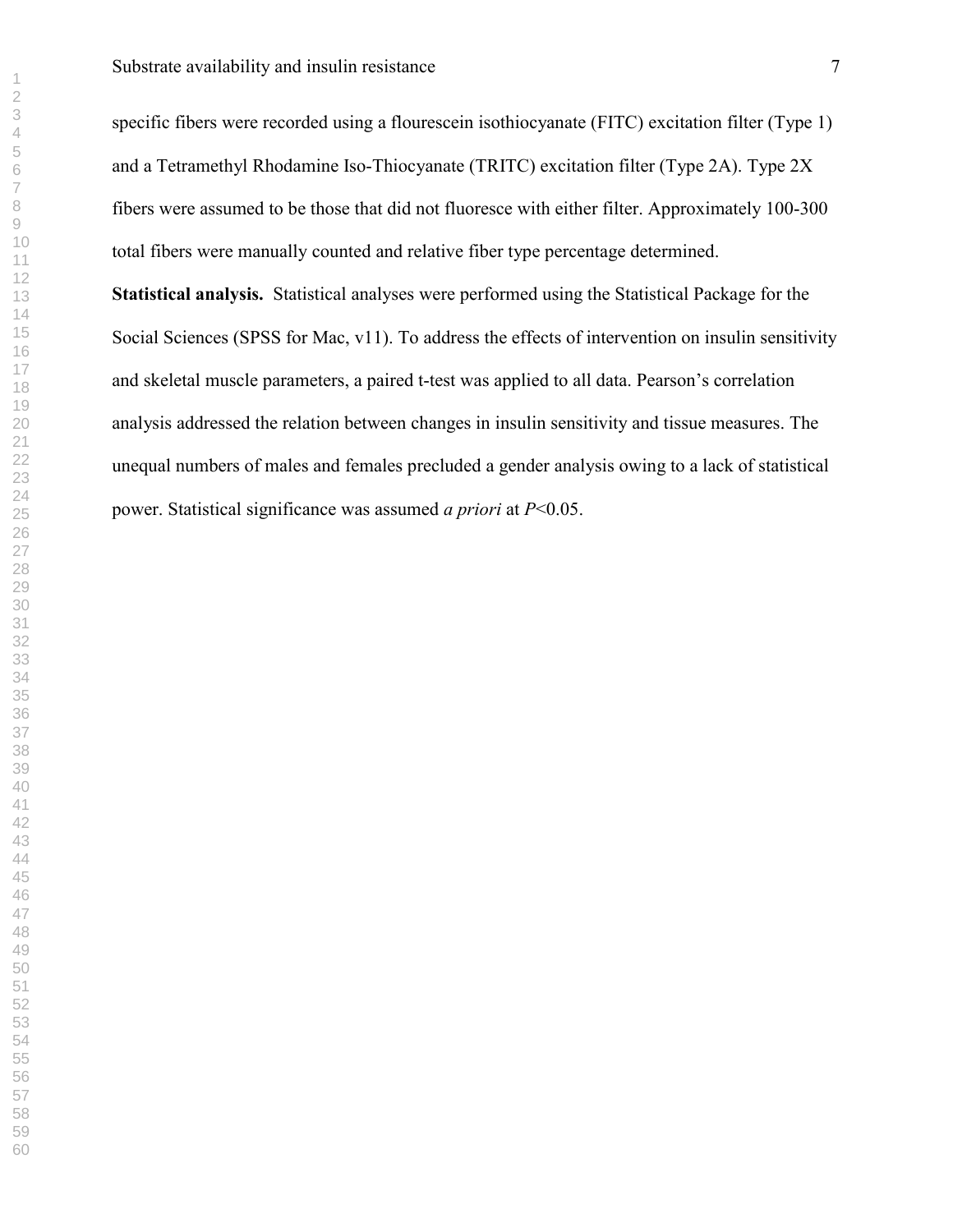#### **RESULTS**

#### **Study subjects, insulin sensitivity and aerobic fitness.**

Thirty previously sedentary obese (BMI 30.3 $\pm$ 0.7 kg/m<sup>2</sup>) older (66.4 $\pm$ 0.8 years) men  $(n=10)$  and women  $(n=20)$  were enrolled. Five subjects did not finish the intervention (drop out rate 16%); 4 due to time commitment conflicts and 1 to a newly diagnosed oncological disease. Only the 25 participants that completed the study were included in the analysis. Subjects were compliant with the exercise program as evidenced by achieving the recommended number of sessions per week  $(3.5\pm0.8; \text{mean} \pm SD)$ . Moreover, additional data was collected to assess appropriate training intensities. Subjects expended an average of 833.3±78.6 kcals per week and 233.7 $\pm$ 18.8 kcals per session. The exercise intensity was, on average 70.4 $\pm$ 2.3% of VO<sub>2</sub>max. Body weight and fat mass were modestly, but significantly (*P*<0.01) decreased (Table 1). Fatfree mass was unchanged by the aerobic training protocol. There was a fairly robust improvement (21%, *P*=0.02) in insulin sensitivity with intervention (Figure 1). Moderate aerobic training induced a modest improvement (7%, *P*=0.04) in maximal aerobic fitness (Table 1).

#### **Skeletal muscle tissue analysis.**

 At baseline, no marker of skeletal muscle substrate availability or utilization was associated with insulin sensitivity. Figure 2A-E demonstrates the changes in skeletal muscle metabolism following exercise. Moderate aerobic exercise training significantly increased total IMCL content (21%, *P*<0.01), as measured by Oil Red O staining. Oxidative capacity, as measured by succinate dehydrogenase (SDH) activity, was significantly increased (22%, *P*<0.05) with exercise training. Glycogen was significantly increased (16%, P<0.05). Capillary density increased by 7% and the percentage of type 1, slow-oxidative fibers increased (13%, both *P*=0.05). However, none of the changes observed in IMCL or glycogen content, i.e. skeletal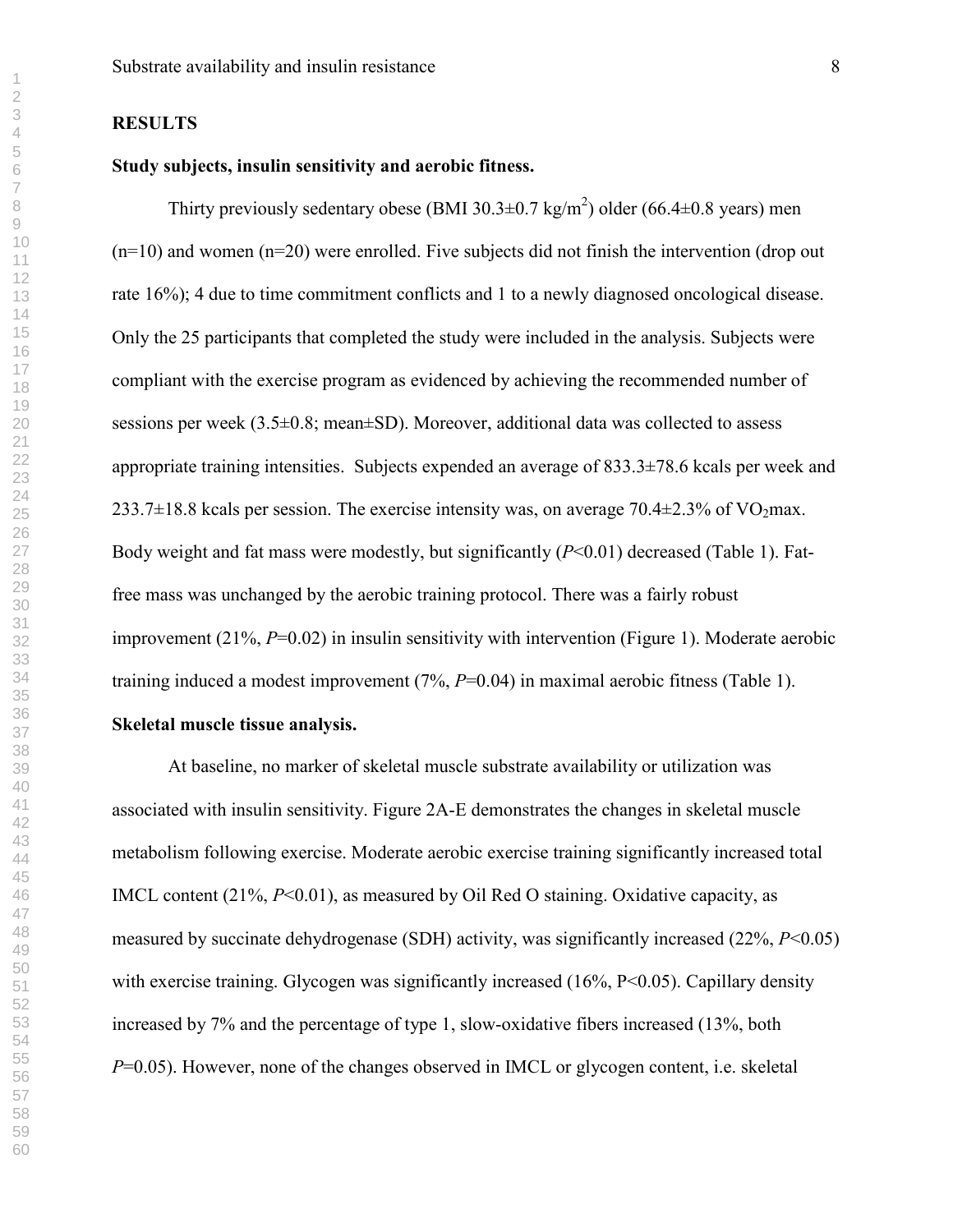muscle substrate availability or in capillary density or oxidative capacity, predicted the improvements in insulin sensitivity. Moreover, none of the adaptations in skeletal muscle metabolism predicted the improvements in aerobic fitness.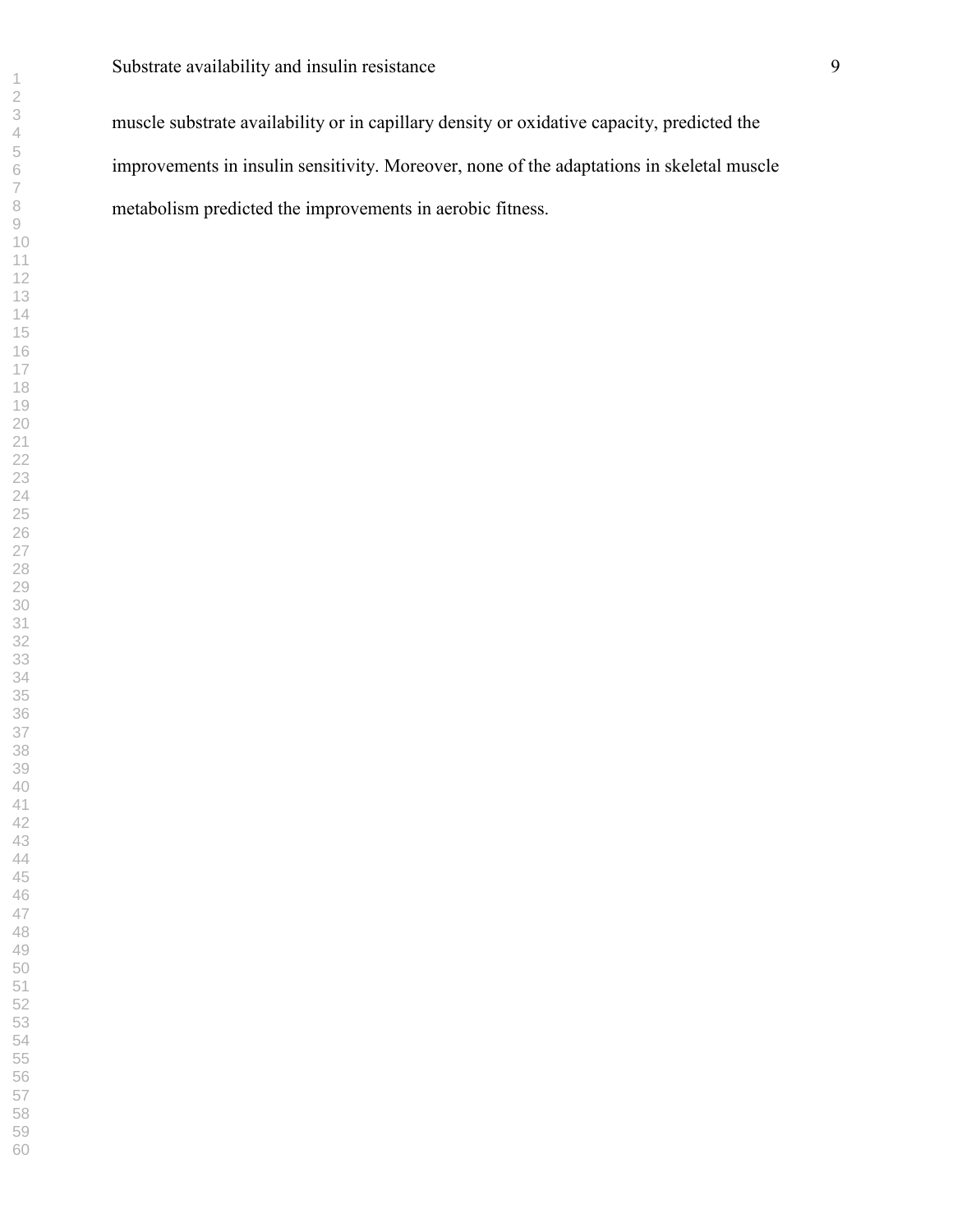#### **DISCUSSION.**

Increased skeletal muscle intramyocellular lipid content (IMCL) has been associated with insulin resistance in human obesity (23, 41), aging (9, 39, 47) and type 2 diabetes mellitus (T2DM) (28, 33, 53). However, we have previously demonstrated an "athletes paradox" in which endurance-trained athletes have IMCL content similar to that observed in insulin resistant subjects (21). Moreover, there is evidence that physical inactivity has adverse effects on skeletal muscle metabolism, manifesting in poor oxidative capacity (29, 35), lower glycogen storage (8) and decreased capillary density (56). Therefore, we used a progressive, moderate-intensity aerobic training protocol to test the hypothesis that exercise training would induce positive adaptations in skeletal muscle substrate availability and utilization that would include increased IMCL content and enhanced insulin action. Our results clearly demonstrate that in obese, moderately insulin resistant, older adults, just modest increases in physical activity are required for increases in both IMCL and insulin sensitivity. In addition, this moderate exercise program induced other positive adaptations in skeletal muscle, including enhanced glycogen storage, oxidative capacity and capillary density in previously sedentary older adults. Therefore, many deleterious characteristics of skeletal muscle attributed to physical inactivity observed in aging and/or obesity can be largely restored with moderate exercise.

 Insulin resistance is thought to be a key unifying feature of a myriad of conditions, including obesity and cardiovascular disease, and has been demonstrated to precede the development of type 2 diabetes mellitus. While exercise training clearly improves insulin sensitivity in younger (4) and middle-aged adults (14), the same may not be true for older populations (46). Here, we demonstrate that in a group of primarily obese previously sedentary older adults, moderate aerobic training induced a robust increase in insulin sensitivity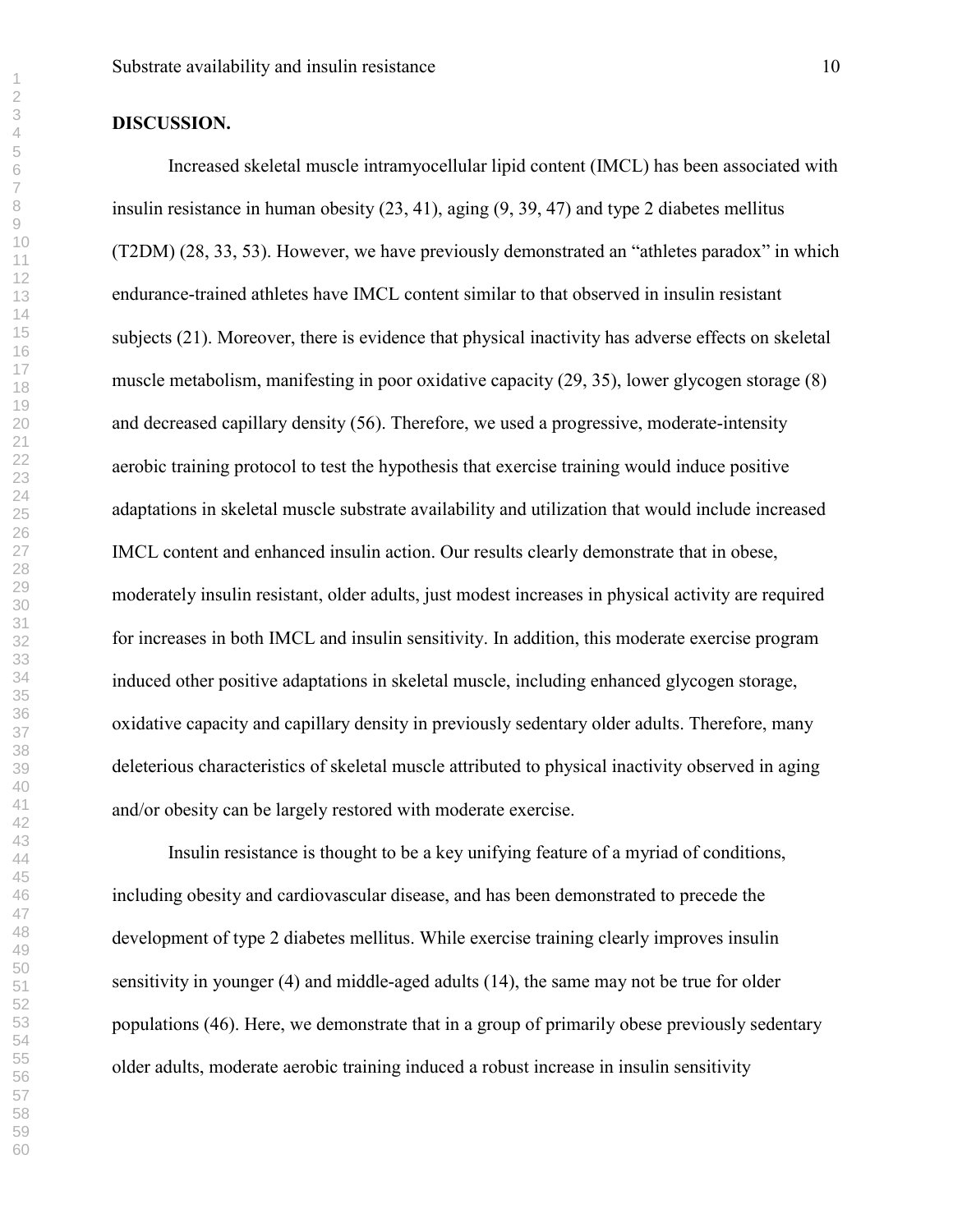irrespective of baseline metabolic status. It is important to note that while our subjects lost a slight amount of fat-mass, these decreases are not as robust as those observed with diet-induced weight-loss (22). Therefore, the improvement in insulin sensitivity was primarily due to the increase in physical activity.

 Physical inactivity is a key factor in the development of obesity, osteoporosis and sarcopenia observed in aging. Thus, the addition of regular exercise is often prescribed to ameliorate these conditions and other chronic diseases. Yet, despite our understanding of the overwhelming benefits of exercise, controversy still remains regarding the appropriate quantity of exercise required for metabolic improvement and in cardiorespiratory fitness. In agreement with our previous observation in older adults (43), relatively moderate-intensity aerobic training modestly improved fitness in this population. Moreover, these improvements are similar to those observed in younger adults with a similar exercise program (49).

 The role of muscle triglycerides in insulin resistance is currently a topic of great interest. Higher amounts of IMCL as muscle triglycerides, while clearly associated with insulin resistance observed in obesity and type 2 diabetes, are also paradoxically observed in endurance-trained athletes. This study is the first to directly extend a paradoxical increase in both IMCL and insulin sensitivity to obese older adults with mild insulin resistance. In accord with these observations, we have previously observed an increase  $(\sim 12\%)$  in IMCL following exercise training in normal glucose tolerant non-obese older adults (43). Similar results have been observed in lean young adults (49). Importantly, we did not observe any relation between IMCL content and insulin sensitivity at baseline in this cohort. Therefore, it appears that IMCL as triglycerides do not confer insulin resistance, but rather the increases in IMCL content provide substrate for energy metabolism in the exercise-trained state (44, 52). This is also supported by the mounting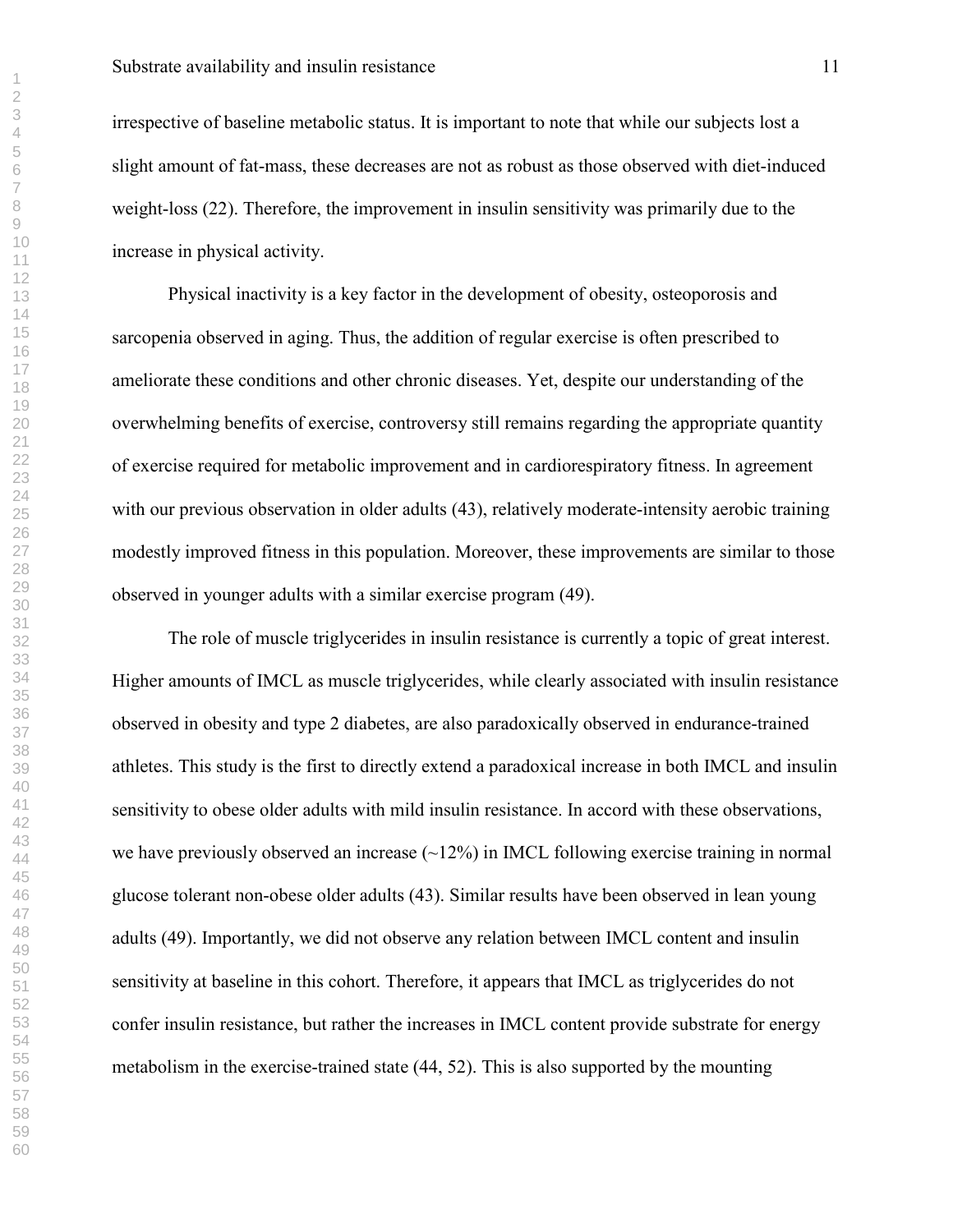evidence, mostly in animal and cell culture models, that other lipid metabolites, such as diacylglycerol and/or ceramide, may be more directly linked to the development of insulin resistance (48, 51, 55).

 It is well documented that obesity results in decreased postabsorptive rates of fatty acid metabolism despite similar rates of fatty acid uptake compared to lean controls (32). Moreover, rates of fatty acid oxidation are decreased with aging (46). Therefore, aging and obesity both contribute to a profile of metabolic inflexibility resulting in a greater reliance on skeletal muscle glycogen content for energy production. An important finding of the current study, in agreement with a previous report (30), was that moderate exercise training increased glycogen content probably due in part to an increased insulin sensitivity.

Mitochondrial defects have been observed in both obesity (29) and aging (31, 54) concomitant with impaired rates of substrate oxidation during rest and exercise. However, aerobic exercise increases the capacity of muscle for oxidation in non-obese young (6, 49) and older (43) individuals. Here we demonstrate that the oxidative capacity of muscle from obese, mildly insulin resistant older adults is increased following exercise training. Our previous finding of increased mitochondrial electron transport chain activity following exercise training in leaner older adults (38) supports these data. Moreover, the percentage of oxidative fibers was increased in agreement with previous reports (43). Taken together, the current data reflect a positive adaptation for increased skeletal muscle oxidative capacity with just moderate-intensity exercise.

The capacity for substrate or nutrient delivery was also increased as evidenced by an increase in capillary density following exercise training. Decreases in microvessel density have been reported in human (19) and animal (18) models of insulin resistance. This deleterious effect of nutrient oversupply and physical inactivity may indeed exacerbate the defects in oxidative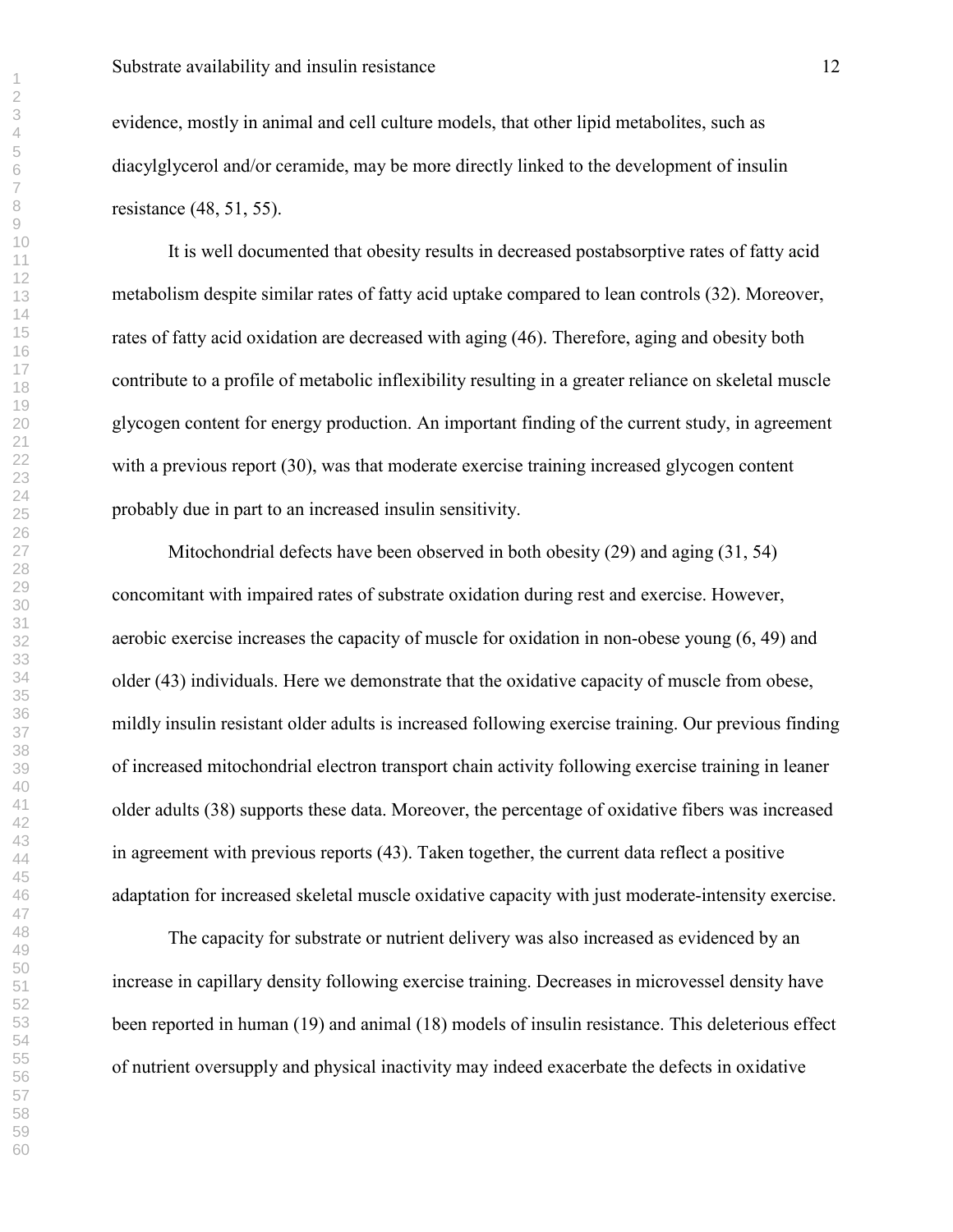capacity by limiting the flux of substrates into and out of the cell. Thus, increasing capillary density *per se* may partially ameliorate perturbations in glucose and fatty acid homeostasis.

In summary, moderate increases in physical activity enhance insulin action and increases IMCL in older, overweight to obese, insulin resistant adults. These exercise-induced changes were found in the context of an overall improvement in metabolic flexibility evidenced by increased oxidative enzyme activity, a shift towards more oxidative fiber type profile and enhanced substrate delivery and storage capacity of muscle. However, the apparent disconnect between elevated lipid stores and enhanced insulin sensitivity remains to be elucidated. Nevertheless, this study indicates that physical inactivity plays a primary role in the development of insulin resistance and metabolic inflexibility in obesity and aging. Moreover, these data provide further support for the recommendation of lifestyle interventions, specifically aerobic exercise, for the treatment and prevention of insulin resistance.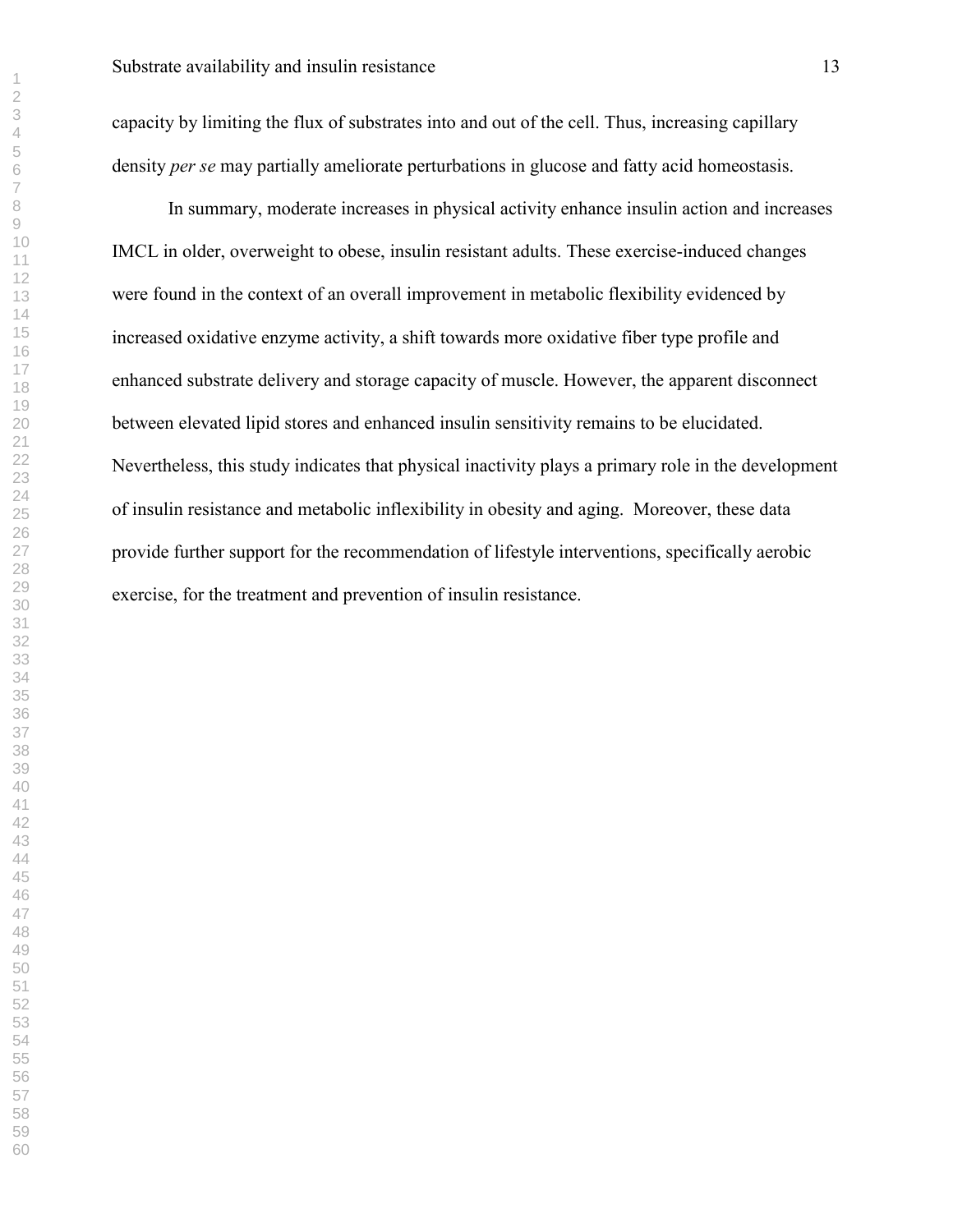### **ACKNOWLEDGMENTS**

We thank the volunteers for their participation in this study. We appreciate the time, dedication, and effort of the intervention staff (Krista Clark, Chuck Fiedler, George Grove and Steve Anthony) and CTRC nurses.

### **FUNDING SOURCES**

This work was funded by American Diabetes Association Clinical Research Award and R01 AG

20128 (BHG) and the Obesity and Nutrition Research (1P30DK46204) and Clinical

Translational Research (5 M01RR00056) Centers.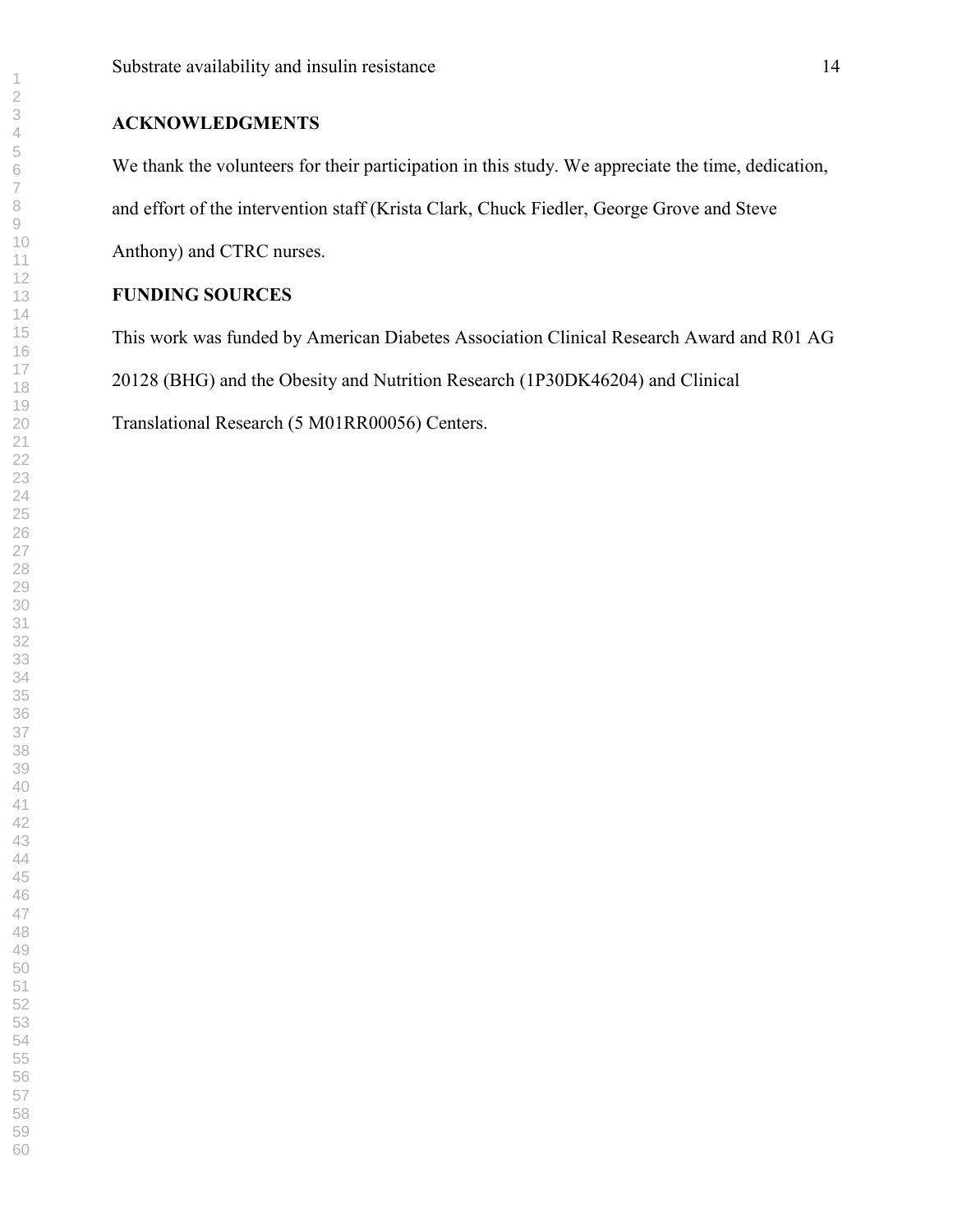#### **FIGURE LEGENDS**

**Figure 1. Effect of exercise on insulin sensitivity.** Insulin sensitivity was determined using a hyperinsulinemic-euglycemic clamp prior to (PRE) and subsequent to (POST) exercise training as described in "Methods", n=25. Glucose infusion rate (GIR) is expressed relative to fat free mass (FFM). Statistical significance is indicated. Data are mean  $\pm$  SEM.

#### **Figure 2. Effects of exercise on substrate availability and capacity for oxidation.**

Histochemical analyses were performed on skeletal muscle biopsy samples obtained as described in "Methods", n=25. *Panel A*: Intramyocellular lipid content was measured by Oil Red O (ORO) staining. *Panel B*: Oxidative capacity was measured by succinate dehydrogenase (SDH) staining. *Panel C*: Glycogen content was measured by a Schiff's reagent protocol. *Panel D*: Capillary density. *Panel E*. Percentage of type 1, slow-oxidative fibers. Statistical significance is indicated. Data are mean  $\pm$  SEM.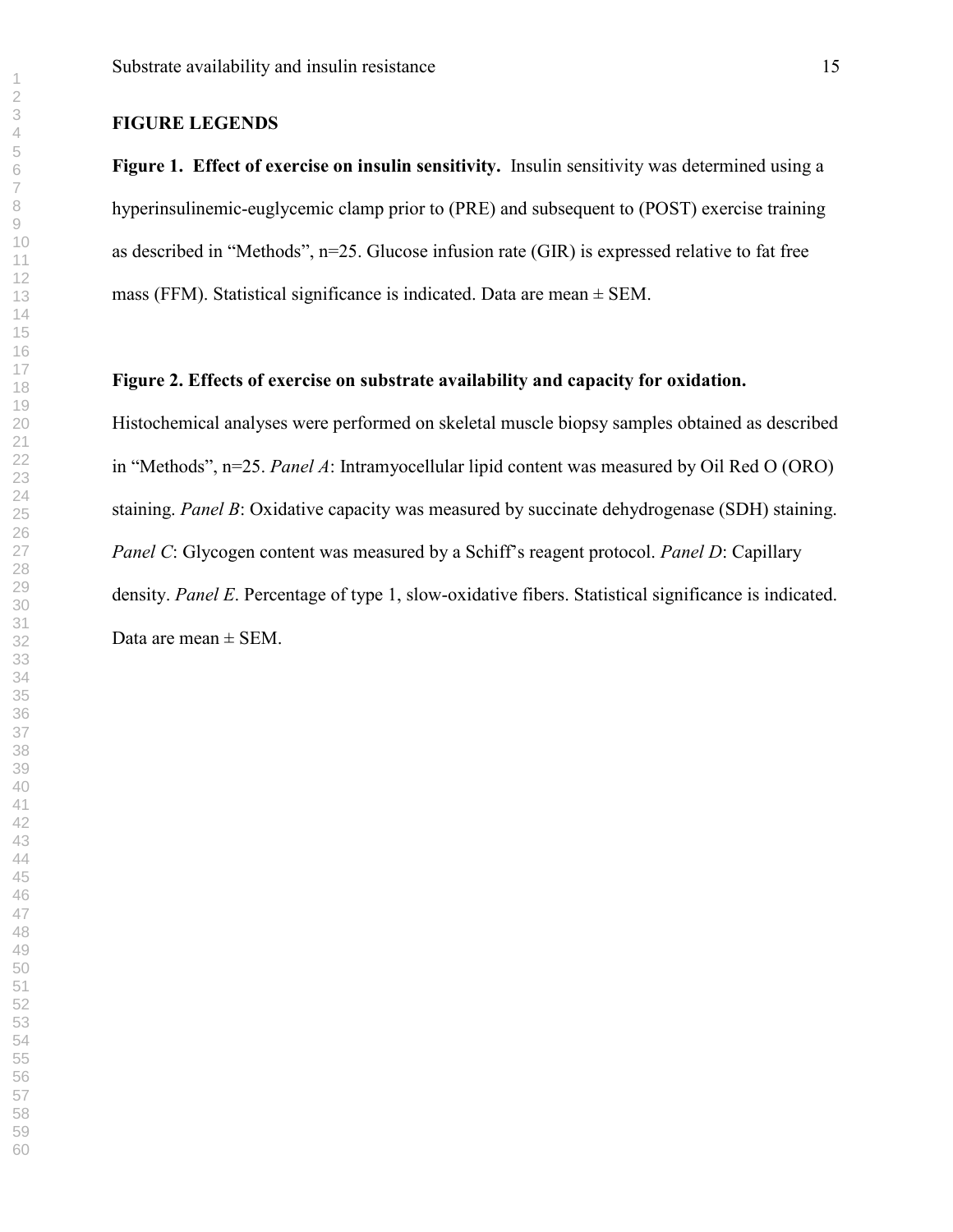### **REFERENCES**

1. *ACSM's guidelines for exercise testing and prescription*. Philadelphia, Pa.: Lippincott Williams & Wilkins, 2006.

2. **Bachmann OP, Dahl DB, Brechtel K, Machann J, Haap M, Maier T, Loviscach M, Stumvoll M, Claussen CD, Schick F, Haring HU, Jacob S.** Effects of intravenous and dietary lipid challenge on intramyocellular lipid content and the relation with insulin sensitivity in humans. *Diabetes* 50: 2579-2584, 2001.

3. **Boden G, Lebed B, Schatz M, Homko C, Lemieux S.** Effects of acute changes of plasma free fatty acids on intramyocellular fat content and insulin resistance in healthy subjects. *Diabetes* 50: 1612-1617, 2001.

4. **Bruce CR, Thrush AB, Mertz VA, Bezaire V, Chabowski A, Heigenhauser GJ, Dyck DJ.** Endurance training in obese humans improves glucose tolerance and mitochondrial fatty acid oxidation and alters muscle lipid content. *Am J Physiol Endocrinol Metab* 291: E99-E107, 2006.

5. **Chen M, Bergman RN, Pacini G, Porte D, Jr.** Pathogenesis of age-related glucose intolerance in man: insulin resistance and decreased beta-cell function. *J Clin Endocrinol Metab* 60: 13-20, 1985.

6. **Coggan AR, Habash DL, Mendenhall LA, Swanson SC, Kien CL.** Isotopic estimation of CO2 production during exercise before and after endurance training. *J Appl Physiol* 75: 70-75, 1993.

7. **Coker RH, Hays NP, Williams RH, Brown AD, Freeling SA, Kortebein PM, Sullivan DH, Starling RD, Evans WJ.** Exercise-induced changes in insulin action and glycogen metabolism in elderly adults. *Med Sci Sports Exerc* 38: 433-438, 2006.

8. **Costill DL, Fink WJ, Hargreaves M, King DS, Thomas R, Fielding R.** Metabolic characteristics of skeletal muscle during detraining from competitive swimming. *Med Sci Sports Exerc* 17: 339-343, 1985.

9. **Cree MG, Newcomer BR, Katsanos CS, Sheffield-Moore M, Chinkes D, Aarsland A, Urban R, Wolfe RR.** Intramuscular and liver triglycerides are increased in the elderly. *J Clin Endocrinol Metab* 89: 3864-3871, 2004.

10. **Davis SN, Monti L, Piatti PM, Moller N, Ng L, Coppack S, May M, Brown MD, Orskov H, Alberti KG.** Estimates of insulin action in normal, obese and NIDDM man: comparison of insulin and glucose infusion test, CIGMA, minimal model and glucose clamp techniques. *Diabetes Res* 23: 1-18, 1993.

11. **DeFronzo RA, Tobin JD, Andres R.** Glucose clamp technique: a method for quantifying insulin secretion and resistance. *Am J Physiol* 237: E214-223, 1979.

12. **Dela F, Mikines KJ, Larsen JJ, Galbo H.** Glucose clearance in aged trained skeletal muscle during maximal insulin with superimposed exercise. *J Appl Physiol* 87: 2059-2067, 1999.

13. **DiPietro L, Dziura J, Yeckel CW, Neufer PD.** Exercise and improved insulin sensitivity in older women: evidence of the enduring benefits of higher intensity training. *J Appl Physiol* 100: 142-149, 2006.

14. **Duncan GE, Perri MG, Theriaque DW, Hutson AD, Eckel RH, Stacpoole PW.** Exercise training, without weight loss, increases insulin sensitivity and postheparin plasma lipase activity in previously sedentary adults. *Diabetes Care* 26: 557-562, 2003.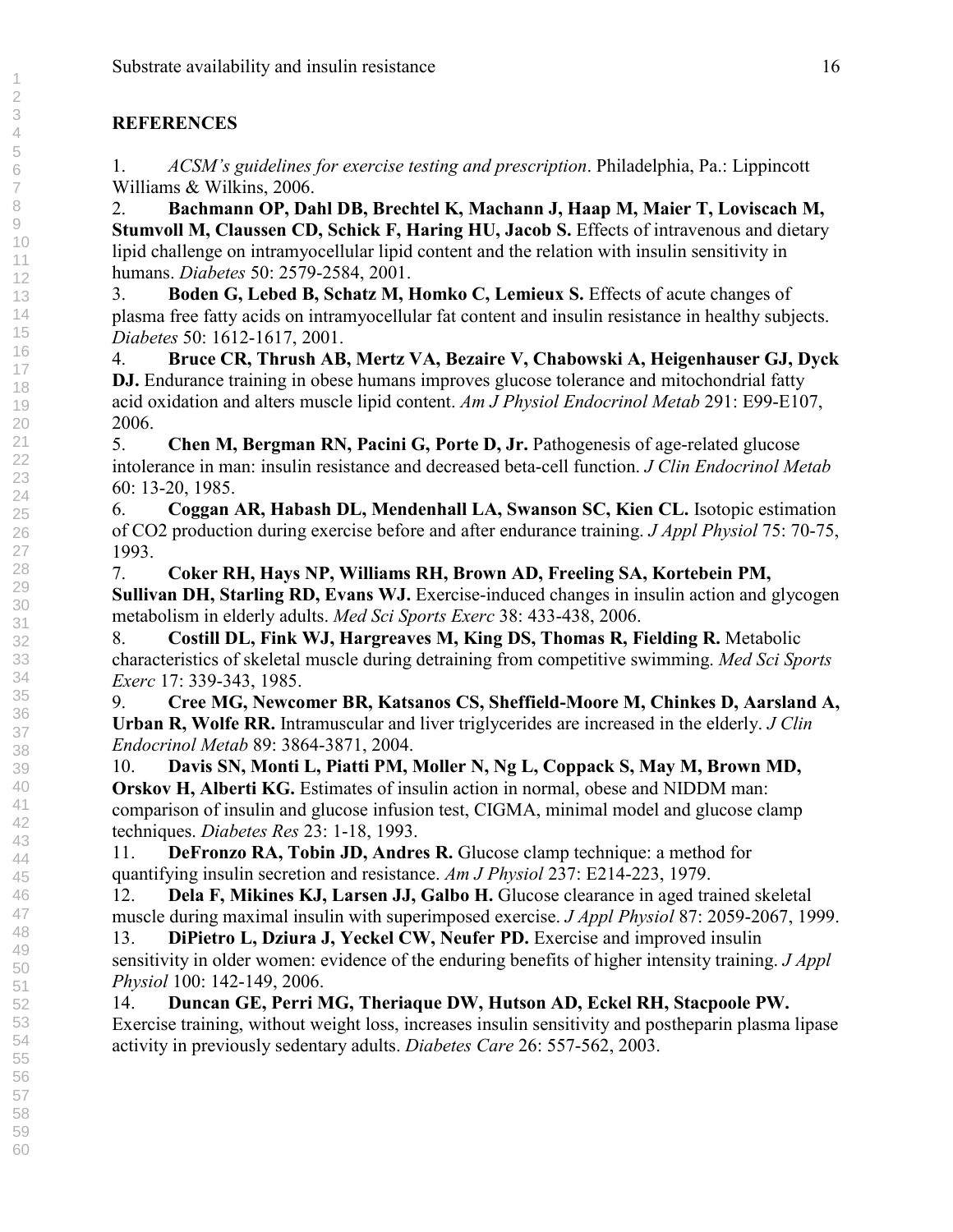15. **Evans EM, Racette SB, Peterson LR, Villareal DT, Greiwe JS, Holloszy JO.** Aerobic power and insulin action improve in response to endurance exercise training in healthy 77-87 yr olds. *J Appl Physiol* 98: 40-45, 2005.

16. **Evans WJ, Phinney SD, Young VR.** Suction applied to a muscle biopsy maximizes sample size. *Med Sci Sports Exerc* 14: 101-102, 1982.

17. **Ferrannini E, Vichi S, Beck-Nielsen H, Laakso M, Paolisso G, Smith U.** Insulin action and age. European Group for the Study of Insulin Resistance (EGIR). *Diabetes* 45: 947- 953, 1996.

18. **Frisbee JC.** Hypertension-independent microvascular rarefaction in the obese Zucker rat model of the metabolic syndrome. *Microcirculation* 12: 383-392, 2005.

19. **Gavin TP, Stallings HW, 3rd, Zwetsloot KA, Westerkamp LM, Ryan NA, Moore RA, Pofahl WE, Hickner RC.** Lower capillary density but no difference in VEGF expression in obese vs. lean young skeletal muscle in humans. *J Appl Physiol* 98: 315-321, 2005.

20. **Golay A, Munger R, Assimacopoulos-Jeannet F, Bobbioni-Harsch E, Habicht F, Felber JP.** Progressive defect of insulin action on glycogen synthase in obesity and diabetes. *Metabolism* 51: 549-553, 2002.

21. **Goodpaster BH, He J, Watkins S, Kelley DE.** Skeletal muscle lipid content and insulin resistance: evidence for a paradox in endurance-trained athletes. *J Clin Endocrinol Metab* 86: 5755-5761, 2001.

22. **Goodpaster BH, Kelley DE, Wing RR, Meier A, Thaete FL.** Effects of weight loss on regional fat distribution and insulin sensitivity in obesity. *Diabetes* 48: 839-847, 1999.

23. **Goodpaster BH, Theriault R, Watkins SC, Kelley DE.** Intramuscular lipid content is increased in obesity and decreased by weight loss. *Metabolism* 49: 467-472, 2000.

24. **Green HJ, Jones S, Ball-Burnett M, Farrance B, Ranney D.** Adaptations in muscle metabolism to prolonged voluntary exercise and training. *J Appl Physiol* 78: 138-145, 1995.

25. **Green HJ, Jones S, Ball-Burnett ME, Smith D, Livesey J, Farrance BW.** Early muscular and metabolic adaptations to prolonged exercise training in humans. *J Appl Physiol* 70: 2032-2038, 1991.

26. **Hasbum B, Real JT, Sanchez C, Priego MA, Diaz J, Viguer A, Basanta M, Martinez-Valls J, Marin J, Carmena R, Ascaso JF.** Effects of a controlled program of moderate physical exercise on insulin sensitivity in nonobese, nondiabetic subjects. *Clin J Sport Med* 16: 46-50, 2006.

27. **He J, Goodpaster BH, Kelley DE.** Effects of weight loss and physical activity on muscle lipid content and droplet size. *Obes Res* 12: 761-769, 2004.

28. **He J, Kelley DE.** Muscle glycogen content in type 2 diabetes mellitus. *Am J Physiol Endocrinol Metab* 287: E1002-1007, 2004.

29. **Heilbronn LK, Gan SK, Turner N, Campbell LV, Chisholm DJ.** Markers of mitochondrial biogenesis and metabolism are lower in overweight and obese insulin-resistant subjects. *J Clin Endocrinol Metab* 92: 1467-1473, 2007.

30. **Hughes VA, Fiatarone MA, Fielding RA, Kahn BB, Ferrara CM, Shepherd P, Fisher EC, Wolfe RR, Elahi D, Evans WJ.** Exercise increases muscle GLUT-4 levels and insulin action in subjects with impaired glucose tolerance. *Am J Physiol* 264: E855-862, 1993. 31. **Karakelides H, Sreekumaran Nair K.** Sarcopenia of aging and its metabolic impact. *Curr Top Dev Biol* 68: 123-148, 2005.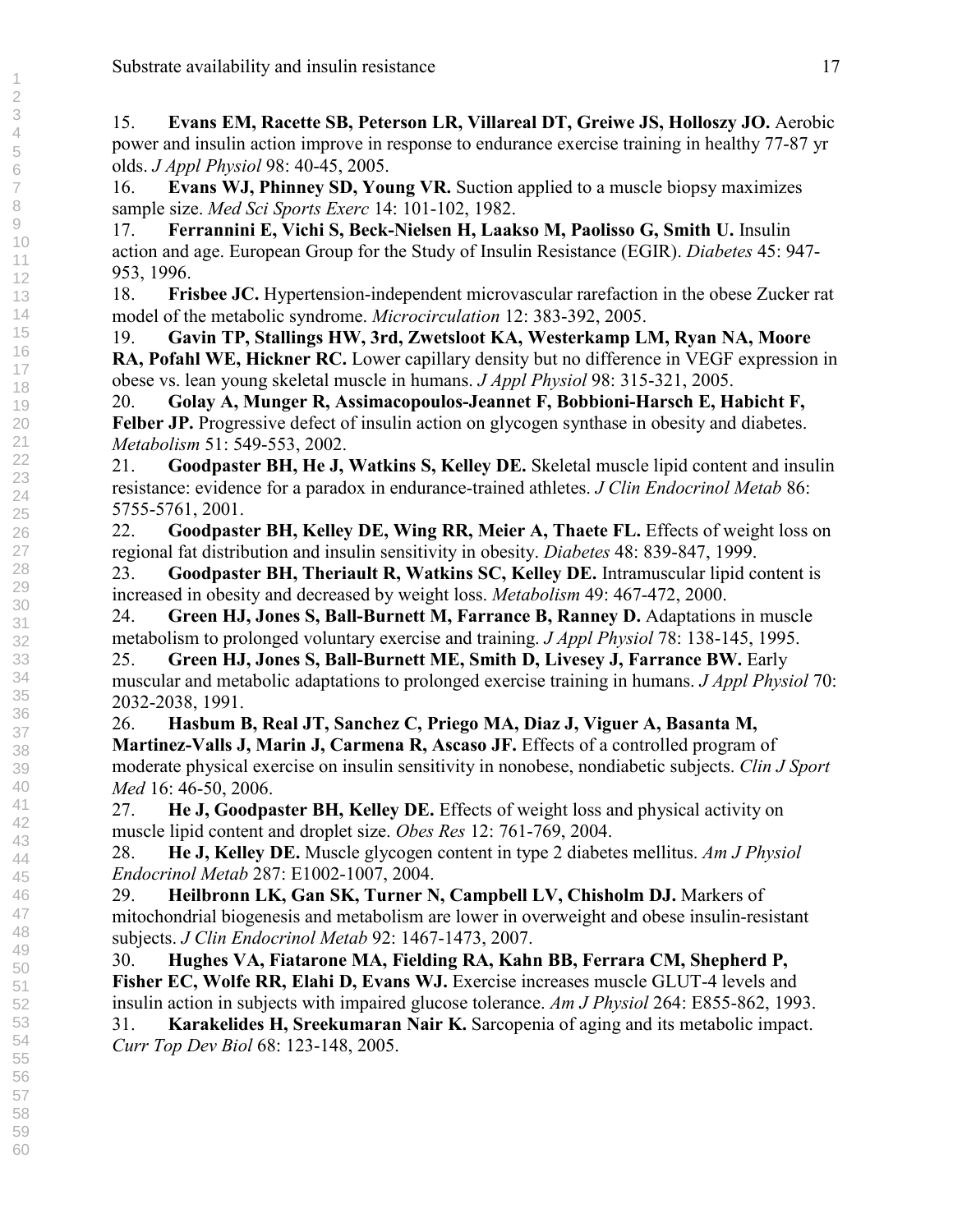32. **Kelley DE, Goodpaster B, Wing RR, Simoneau JA.** Skeletal muscle fatty acid metabolism in association with insulin resistance, obesity, and weight loss. *Am J Physiol* 277: E1130-1141, 1999.

33. **Kelley DE, Goodpaster BH, Storlien L.** Muscle triglyceride and insulin resistance. *Annu Rev Nutr* 22: 325-346, 2002.

34. **Kennedy RL, Chokkalingham K, Srinivasan R.** Obesity in the elderly: who should we be treating, and why, and how? *Curr Opin Clin Nutr Metab Care* 7: 3-9, 2004.

35. **Kim JY, Hickner RC, Cortright RL, Dohm GL, Houmard JA.** Lipid oxidation is reduced in obese human skeletal muscle. *Am J Physiol Endocrinol Metab* 279: E1039-1044, 2000.

36. **Linossier MT, Dormois D, Perier C, Frey J, Geyssant A, Denis C.** Enzyme adaptations of human skeletal muscle during bicycle short-sprint training and detraining. *Acta Physiol Scand* 161: 439-445, 1997.

37. **McCall GE, Byrnes WC, Dickinson A, Pattany PM, Fleck SJ.** Muscle fiber hypertrophy, hyperplasia, and capillary density in college men after resistance training. *J Appl Physiol* 81: 2004-2012, 1996.

38. **Menshikova EV, Ritov VB, Fairfull L, Ferrell RE, Kelley DE, Goodpaster BH.** Effects of exercise on mitochondrial content and function in aging human skeletal muscle. *J Gerontol A Biol Sci Med Sci* 61: 534-540, 2006.

39. **Nakagawa Y, Hattori M, Harada K, Shirase R, Bando M, Okano G.** Age-related changes in intramyocellular lipid in humans by in vivo H-MR spectroscopy. *Gerontology* 53: 218-223, 2007.

40. **Nielsen JN, Wojtaszewski JF.** Regulation of glycogen synthase activity and phosphorylation by exercise. *Proc Nutr Soc* 63: 233-237, 2004.

41. **Pan DA, Lillioja S, Kriketos AD, Milner MR, Baur LA, Bogardus C, Jenkins AB, Storlien LH.** Skeletal muscle triglyceride levels are inversely related to insulin action. *Diabetes* 46: 983-988, 1997.

42. **Petersen KF, Befroy D, Dufour S, Dziura J, Ariyan C, Rothman DL, DiPietro L, Cline GW, Shulman GI.** Mitochondrial dysfunction in the elderly: possible role in insulin resistance. *Science* 300: 1140-1142, 2003.

43. **Pruchnic R, Katsiaras A, He J, Kelley DE, Winters C, Goodpaster BH.** Exercise training increases intramyocellular lipid and oxidative capacity in older adults. *Am J Physiol Endocrinol Metab* 287: E857-862, 2004.

44. **Rico-Sanz J, Moosavi M, Thomas EL, McCarthy J, Coutts GA, Saeed N, Bell JD.** In vivo evaluation of the effects of continuous exercise on skeletal muscle triglycerides in trained humans. *Lipids* 35: 1313-1318, 2000.

45. **Ritov VB, Menshikova EV, He J, Ferrell RE, Goodpaster BH, Kelley DE.** Deficiency of subsarcolemmal mitochondria in obesity and type 2 diabetes. *Diabetes* 54: 8-14, 2005.

46. **Short KR, Vittone JL, Bigelow ML, Proctor DN, Rizza RA, Coenen-Schimke JM, Nair KS.** Impact of aerobic exercise training on age-related changes in insulin sensitivity and muscle oxidative capacity. *Diabetes* 52: 1888-1896, 2003.

47. **St-Onge MP.** Relationship between body composition changes and changes in physical function and metabolic risk factors in aging. *Curr Opin Clin Nutr Metab Care* 8: 523-528, 2005. 48. **Summers SA.** Ceramides in insulin resistance and lipotoxicity. *Prog Lipid Res* 45: 42- 72, 2006.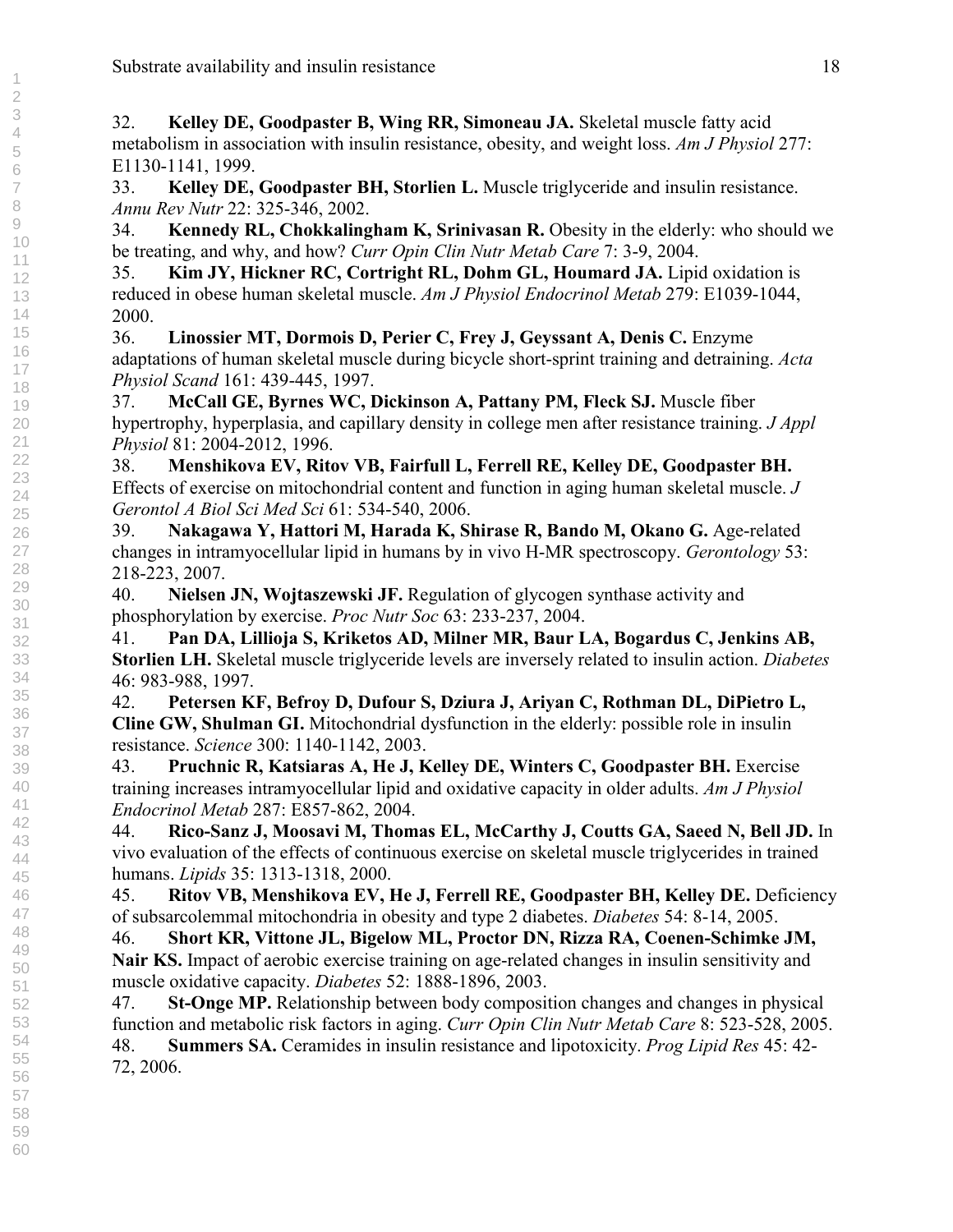## 49. **Tarnopolsky MA, Rennie CD, Robertshaw HA, Fedak-Tarnopolsky SN, Devries MC, Hamadeh MJ.** Influence of endurance exercise training and sex on intramyocellular lipid

and mitochondrial ultrastructure, substrate use, and mitochondrial enzyme activity. *Am J Physiol Regul Integr Comp Physiol* 292: R1271-1278, 2007.

50. **Thomaseth K, Pavan A, Berria R, Glass L, Defronzo R, Gastaldelli A.** Model-based assessment of insulin sensitivity of glucose disposal and endogenous glucose production from double-tracer oral glucose tolerance test. *Comput Methods Programs Biomed*, 2007.

51. **Turinsky J, O'Sullivan DM, Bayly BP.** 1,2-Diacylglycerol and ceramide levels in insulin-resistant tissues of the rat in vivo. *J Biol Chem* 265: 16880-16885, 1990.

52. **van Loon LJ.** Use of intramuscular triacylglycerol as a substrate source during exercise in humans. *J Appl Physiol* 97: 1170-1187, 2004.

53. **van Loon LJ, Koopman R, Manders R, van der Weegen W, van Kranenburg GP, Keizer HA.** Intramyocellular lipid content in type 2 diabetes patients compared with overweight sedentary men and highly trained endurance athletes. *Am J Physiol Endocrinol Metab* 287: E558-565, 2004.

54. **Van Remmen H, Richardson A.** Oxidative damage to mitochondria and aging. *Exp Gerontol* 36: 957-968, 2001.

55. **Yu C, Chen Y, Cline GW, Zhang D, Zong H, Wang Y, Bergeron R, Kim JK, Cushman SW, Cooney GJ, Atcheson B, White MF, Kraegen EW, Shulman GI.** Mechanism by which fatty acids inhibit insulin activation of insulin receptor substrate-1 (IRS-1)-associated phosphatidylinositol 3-kinase activity in muscle. *J Biol Chem* 277: 50230-50236, 2002.

56. **Zoladz JA, Semik D, Zawadowska B, Majerczak J, Karasinski J, Kolodziejski L, Duda K, Kilarski WM.** Capillary density and capillary-to-fibre ratio in vastus lateralis muscle of untrained and trained men. *Folia Histochem Cytobiol* 43: 11-17, 2005.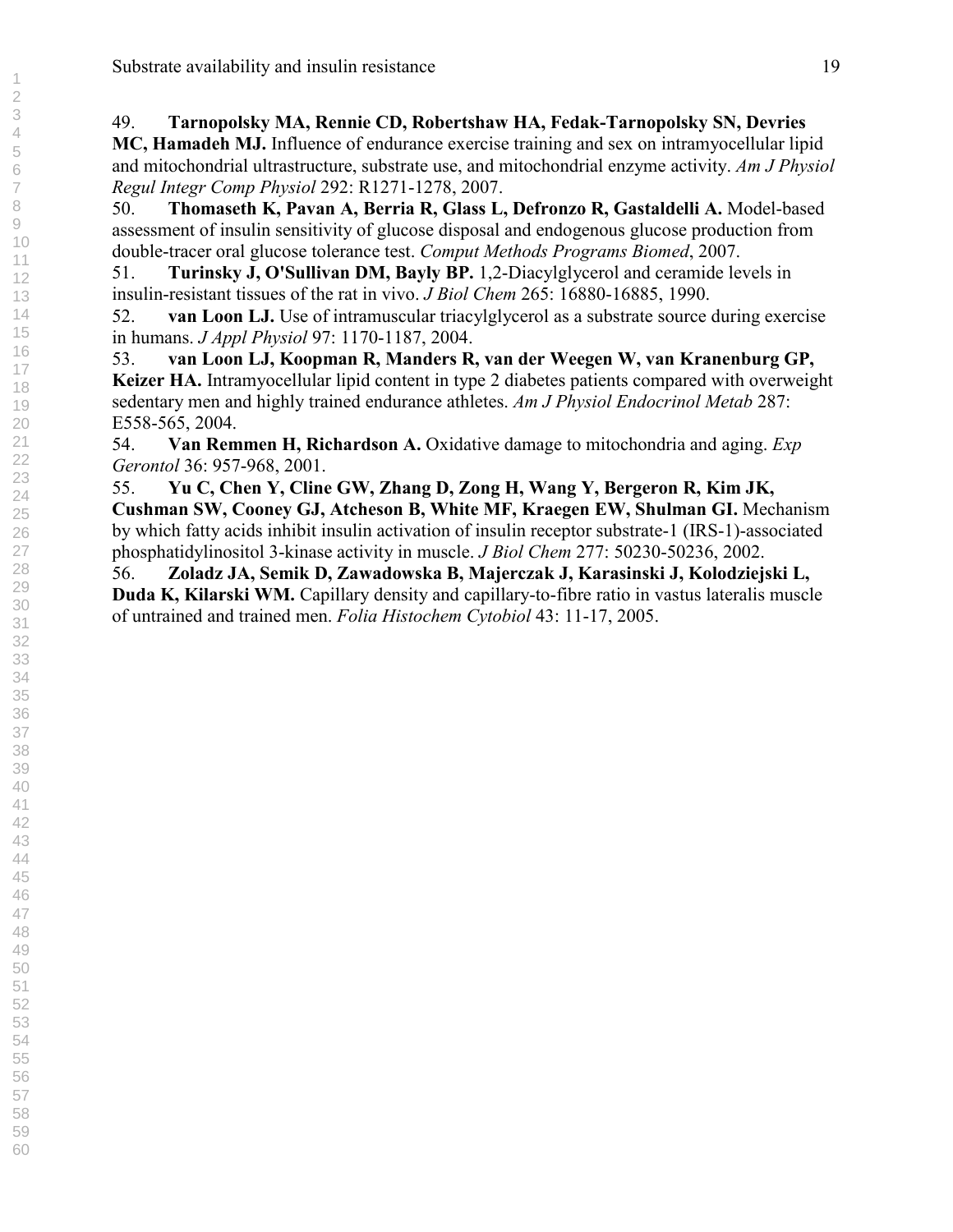Table 1. Subject characteristics and response to intervention.

|                         | Pre            | Post             |
|-------------------------|----------------|------------------|
| $N$ (male / female)     | 25(8/17)       |                  |
| Body weight (kg)        | $83.9 \pm 2.0$ | $82.6 \pm 1.9^*$ |
| BMI $(kg/m^2)$          | $30.3 \pm 0.7$ | $29.9 \pm 0.7^*$ |
| Fat mass (kg)           | $35.5 \pm 1.5$ | $33.8 \pm 1.5^*$ |
| Fat-free mass (kg)      | $45.2 \pm 1.7$ | $45.7 \pm 1.7$   |
| $VO2max (mL/kgFFM/min)$ | $34.4 \pm 6.7$ | $36.7 \pm 1.4^*$ |

Values are mean  $\pm$  SEM. BMI, body mass index. FFM, Fat-free mass. VO<sub>2max</sub>, maximal aerobic capacity.

\**P*<0.05, Significant Pre *versus* Post differences.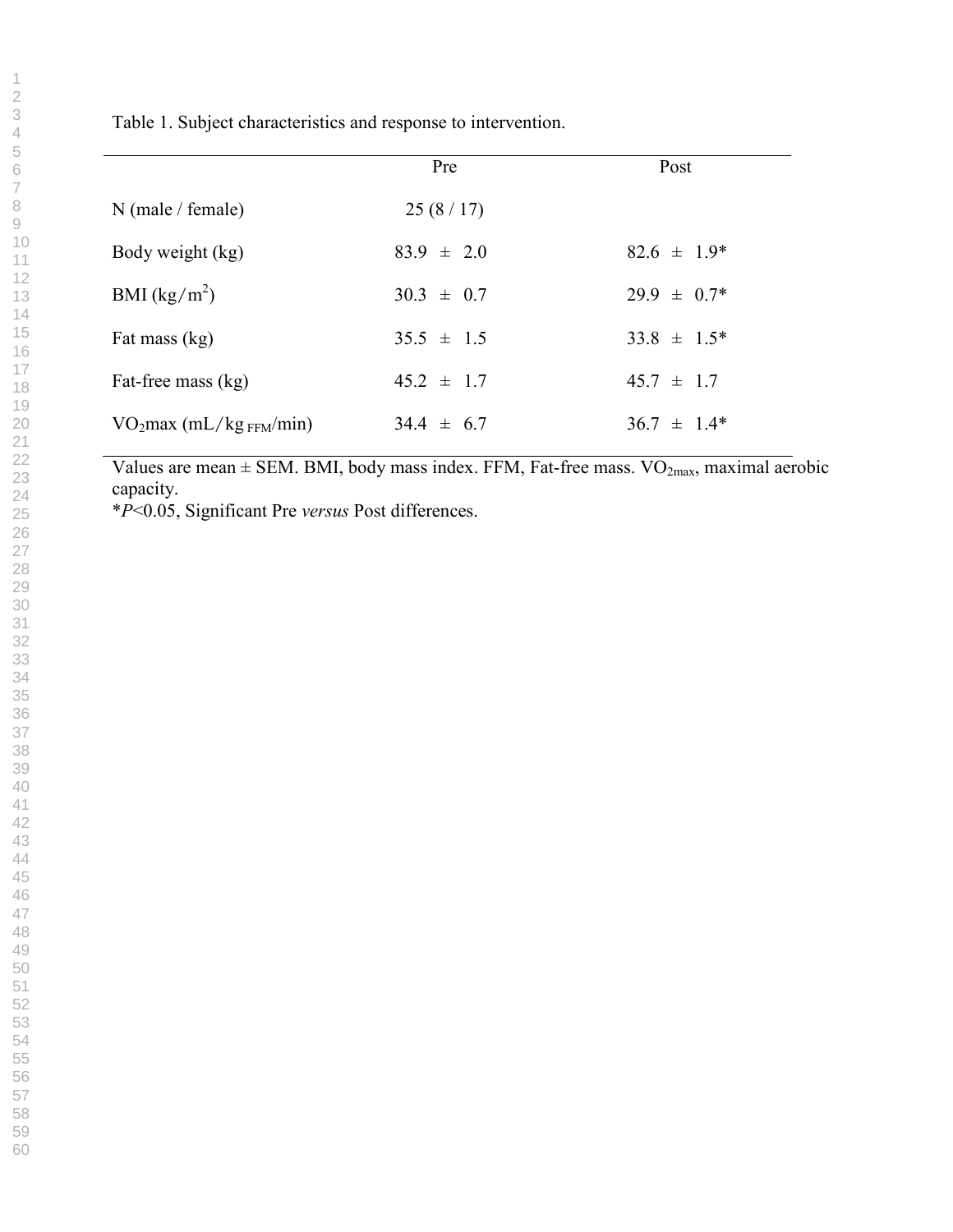